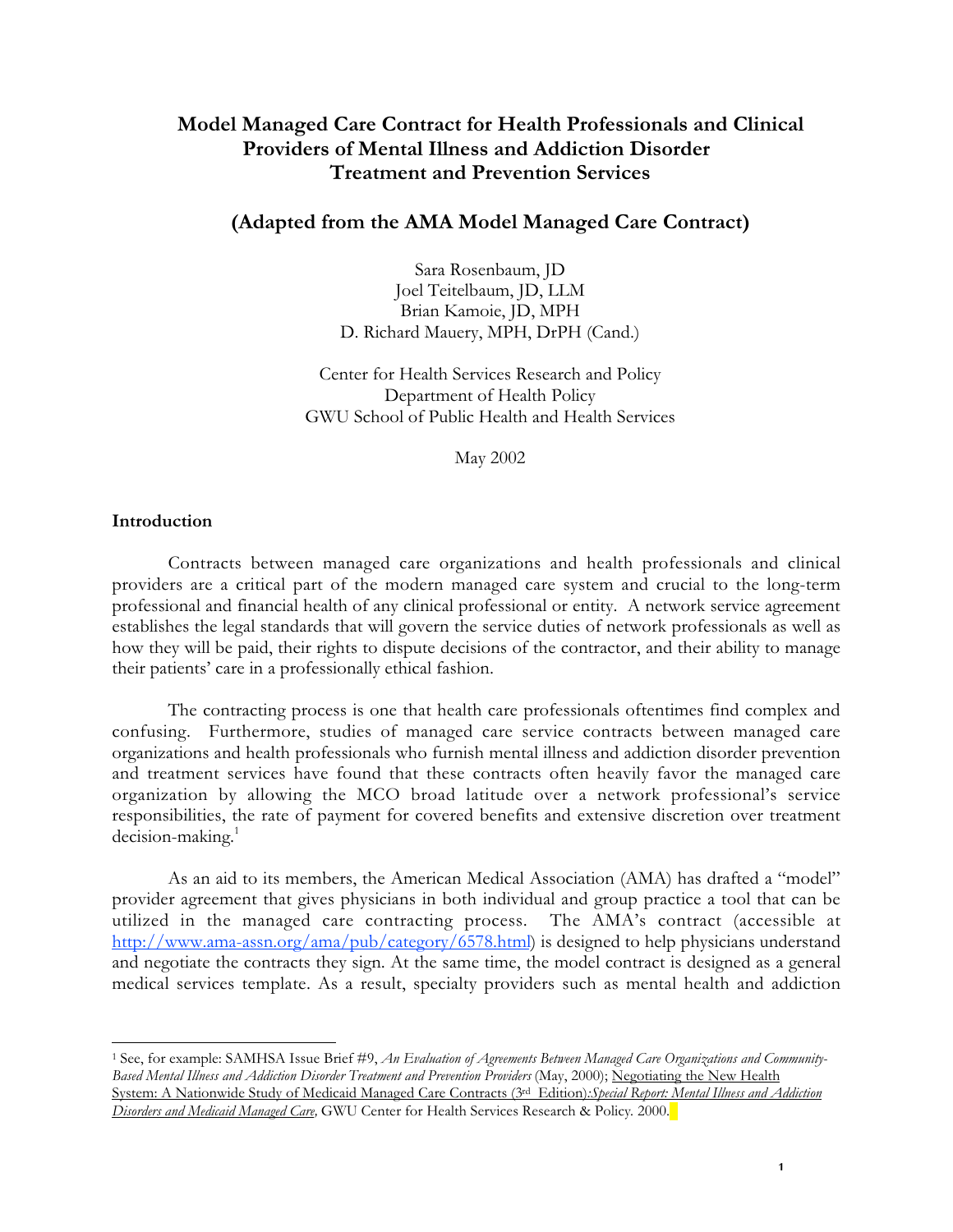disorder treatment professionals and clinical providers may find that the model does not address certain critical contracting issues which exist as a function of their specialty practices.

In order to address the need for a "customized" model contract designed for use by health professionals and clinics furnishing mental health and addiction disorder treatment and prevention services, the Substance Abuse and Mental Health Services Administration (SAMHSA), funded the George Washington University Center for Health Services Research and Policy (CHSRP) to adapt the AMA model contract for use in this specialty area. Working in collaboration with a number of professional organizations including the National Association of Social Workers, the American Psychological Association, the National Association of Alcohol & Drug Abuse Counselors, the American Psychiatric Association, and the University of Maryland's Department of Behavioral and Community Health— CHSRP has adapted the AMA contract for use in the area of mental illness and addiction disorder network agreements.

CHSRP's adaptations are highlighted in **bold** in the text of the AMA contract, with each change accompanied by an explanatory footnote. The adaptations address a number of issues that, through its previous research as well as consultation with professional organizations, CHSRP has identified as important to mental health and addiction disorder providers. These issues are as follows:

- 1. The definition of "emergency" in a mental illness and addiction disorder context;
- 2. The definitions of medical necessity;
- 3. Access to information about the full scope of coverage and network access available to enrollees under the master contract;
- 4. Prior authorization;
- 5. Interaction of MI/AD providers with the gatekeeping functions of the MCO;
- 6. Eligibility verification services;
- 7. Information disclosure;
- 8. Access to information regarding standards of treatment;
- 9. Involvement in the development of performance measurements and the adoption of clinical practice guidelines;
- 10. Panel sizes in the case of capitated provider agreements;
- 11. compliance with the federal Confidentiality of Alcohol and Drug Abuse Patient Records statute and state mental health record confidentiality statutes;
- 12. Notice periods for contract modification; and
- 13. Payment for treatment during the post-termination phase of a MCO/provider contract.

It is important to stress that a provider network agreement, no matter how generous to the provider, cannot add coverage beyond what is specified in the master contract between a group sponsor and a managed care organization. Similarly, where a master contract gives the MCO discretion to establish a tightly circumscribed and controlled network that enrollees can access only through centralized prior authorization, this is also an issue of basic master contract design and not one that the provider agreement can alter. Thus, many issues that are critical to the availability and quality of care are controlled by the master agreement, not the provider contract. At the same time, this model agreement does specify that the MCO must give the provider full access to the coverage and service terms of a master contract. This added provision has been recommended (a) so that the provider can understand the full scope of coverage to which enrollees are entitled; and (b) have a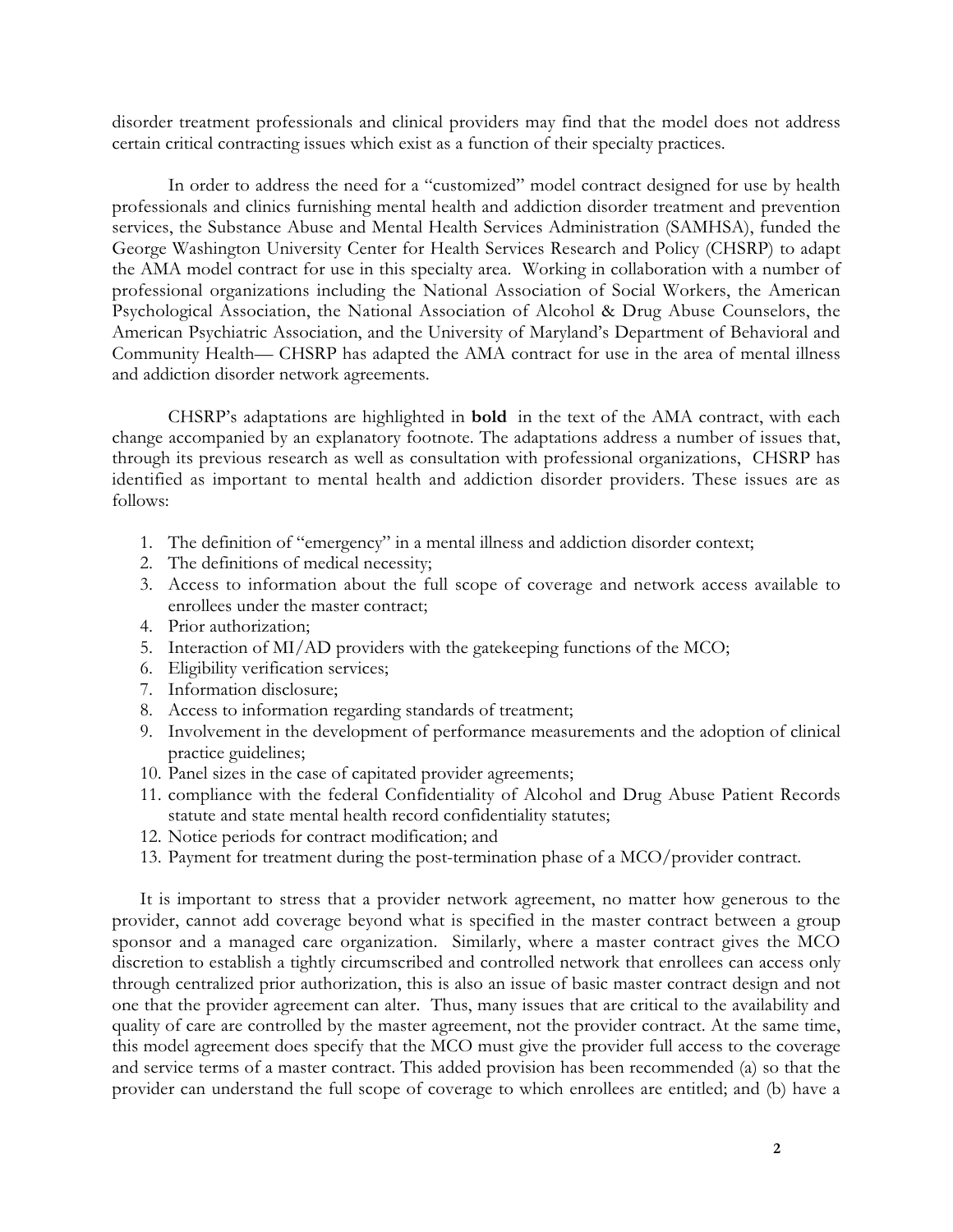means of measuring when a service that is denied as "uncovered" may in fact be one that the company is legally obligated to furnish.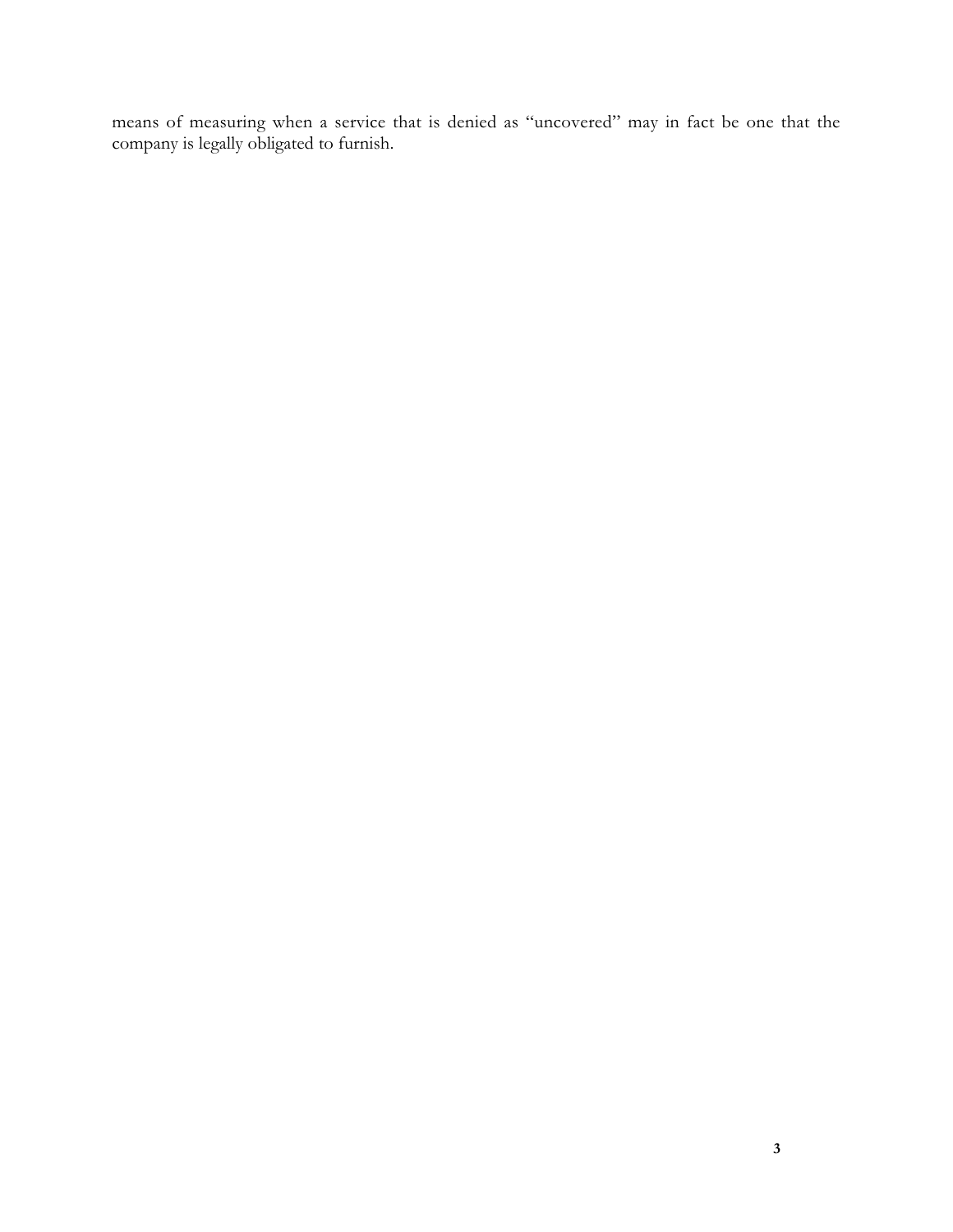Model Managed Care Contract for Health Professionals and Clinical Providers: Mental Illness and Addiction Disorder Prevention and Treatment Services (Adapted from the AMA Model Managed Care Contract)

> (Suggested adaptations highlighted in **Bold** with accompanying explanatory footnotes**)**

THIS AGREEMENT, made this \_\_\_\_\_\_ day of \_\_\_\_\_ 2001 and made effective on the \_\_\_\_\_day of \_\_\_\_\_\_, 2001 ("Effective Date") by and between [ name of physician or health professional<sup>2</sup>] [**name of clinic or a medical group practice**] <sup>3</sup> [a physician joint venture, such as a Network or IPA] \_\_\_\_\_\_\_\_\_\_\_\_\_\_\_\_\_\_\_\_\_ ("Contractor"), and \_\_\_\_\_\_\_\_\_\_\_\_\_\_\_\_\_\_\_\_\_\_\_\_\_ a [state of incorporation] Corporation ("Company") (Contractor and Company jointly the "parties").

Witnesseth:

 $\overline{a}$ 

WHEREAS, Company offers or directly administers one or more **mental illness and/or addiction** disorder treatment<sup>4</sup> health benefit products or plans and wishes to arrange for the provision of medical services to enrollees of such products or plans.

WHEREAS, **Contractor**<sup>5</sup> is capable of meeting the credentialing criteria of Company.

WHEREAS, Company desires to engage **Contractor** to deliver or arrange for the delivery of medical services to the Enrollees of its plans.

WHEREAS, **Contractor** is willing to deliver or arrange for the delivery of such services on the terms specified herein.

NOW, THEREFORE, in consideration of the mutual promises set forth herein, and other good and valuable consideration, the parties hereby agree as follows:

*<sup>2</sup>* Certain terms used in the AMA model contract—such as "physician" or "medical provider"—may not be representative of the many types of health/medical professionals (e.g., psychologists, licensed clinical social workers, nurse practitioners, clinical nurse specialists, addiction disorder specialists, etc.) who provide behavioral health care services.

<sup>3</sup> In the case of behavioral health care, the contracting entity may be licensed as a clinic, in which case the entity presumably would want the contract to run to the entity rather than to individual health professionals working for the entity.

<sup>4</sup> A common term is "behavioral" health care. We recommend a descriptor that more accurately identifies the types of conditions to which the service coverage agreement relates.

<sup>&</sup>lt;sup>5</sup> The AMA model uses the term "Contractor." We recommend the term "contractor" as the general catchall term to identify the health professional, clinic or entity entering into the agreement with the managed care organization. Persons using this model may wish to substitute their own name.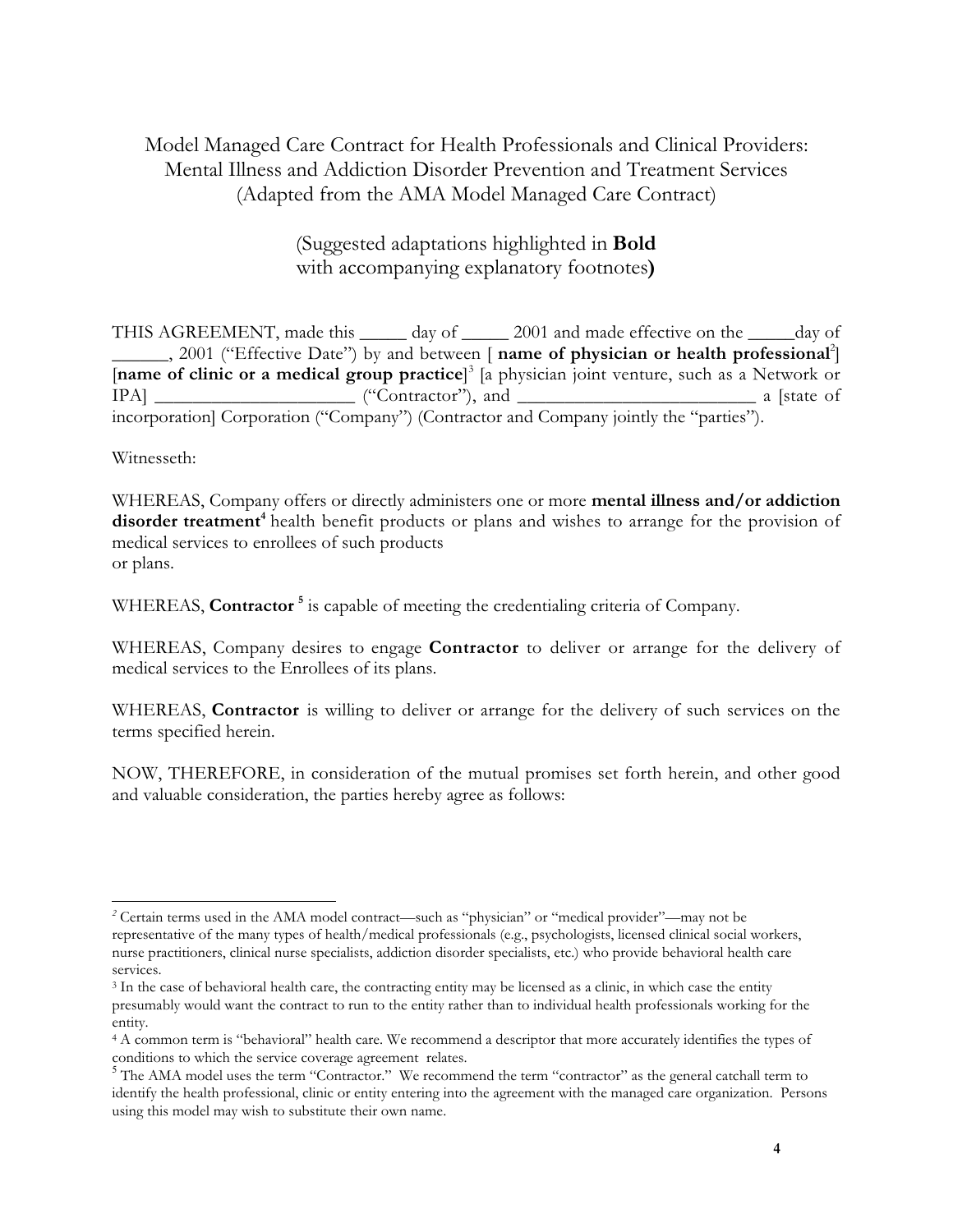#### I. Definitions

- 1.1 Claim. A statement of services submitted to Company by **Contractor** following the provision of Covered Services to an Enrollee that shall include diagnosis or diagnoses and an itemization of services and treatment provided to Enrollee.
- 1.2 Company Notice. A communication by Company to **Contractor** informing Contractor of the terms of one particular Plan, modifications to the Plan, and any other information relevant to the provision of Covered Services pursuant to this Agreement.
- 1.3 Company Compensation. The Total Compensation less that portion designated by the Plan as a Copayment.
- 1.4 Coordination of Benefits. The determination of whether Covered Services provided to an Enrollee shall be paid for, either in whole or in part, under any other private or government health benefit plan or any other legal or contractual entitlement, including, but not limited to, a private group indemnification or insurance program.
- 1.5 Copayment. A charge that may be collected directly by a **Contractor or Contractor's** designee from an Enrollee in accordance with the Plan.
- 1.6 Covered Services. Health care services to be delivered by or through **Contractor** to Enrollees pursuant to this Agreement. A description of the medical services that are covered by the applicable products or plans is attached to this Agreement as Exhibit A.
- 1.7 Emergency Condition. A physical, mental or addiction disorder-related<sup>6</sup> medical condition manifesting itself by acute symptoms of sufficient severity, (including severe pain), such that a prudent layperson, who possesses an average knowledge of health and medicine, could reasonably expect the absence of immediate medical attention, to result in (a) placing the patient's health in serious jeopardy; (b) serious impairment to bodily function; or (c) serious dysfunction of any bodily organ or part.

1.8 Enrollees. Any individual(s) entitled to health care benefits under a Plan who presents an identification card that contains the following information:

(i) the name of the Payor;

֦

<sup>6</sup> Clarifies that for purposes of prudent layperson protections, a medical emergency can involve a mental illness or addiction disorder. An alternative would be to use the following definition for mental health or addiction disorder related emergencies: " Mental illness or addiction disorder-related emergency shall mean the sudden onset of a mental health or substance abuse condition manifesting itself by acute symptoms and one or more of the following circumstances are present: (i) the patient is in imminent or potential danger of harming himself or others as a result of a condition included as a Covered Service; (ii) the patient shows symptoms (e.g., hallucinations, agitation, delusions, etc.) resulting in impairment in judgment, functioning and/or impulse control sever enough to endanger his or her own welfare or that of another person; or (iii) there is an immediate need for Covered Services as a result of or in conjunction with an event such as an overdose, detoxification or potential suicide*.*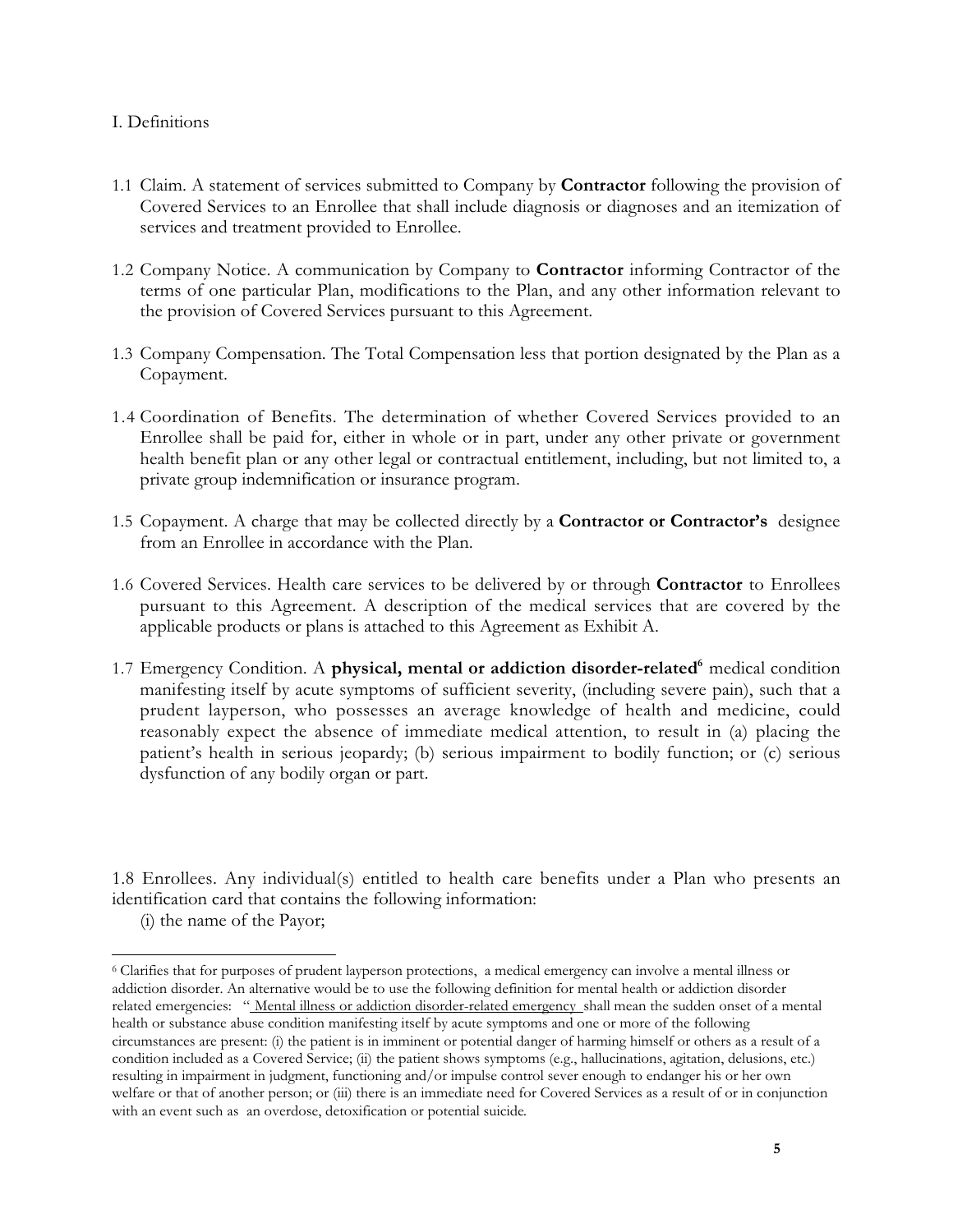- (ii) the Enrollee's name;
- (iii) the logo of the plan or product;
- (iv) contact information for pre-authorization, if necessary;
- (v) the billing address; and
- (vi) the applicable Plan.

 $\overline{a}$ 

**1.9 Medically Necessary. Covered Services that are necessary and appropriate for the treatment or management of the patient's mental illness or addiction disorder, as defined in the most current version of the DSM. The term "Medically Necessary" with reference to a Covered Service, shall mean: (a) generally accepted by qualified professionals as necessary for the proper and efficient diagnosis, treatment and management of a mental illness or addiction disorder, (b) no more intrusive or restrictive than necessary to provide a proper balance of safety, effectiveness, and efficiency, and (b) no more intense a level of service than can safely be provided.7**

1.10 Non-Covered Services. Health care services that **under the terms of the managed care organization's contract with a group sponsor, employee health plan, or other entity** are not Covered Services as defined herein.

1.11 Payor. The entity or organization directly responsible for the payment of Company Compensation to the **Contractor** under a Plan. With respect to a self-funded Plan covering the employees of one or more employers, the Payor shall be the employer(s) and/or any funding mechanism used by the employer(s) to pay Plan benefits. With respect to an insured Plan or Plan providing benefits through a health maintenance organization, the Payor shall be the insurance company or health maintenance organization, as the case may be. Under no conditions shall the parties interpret "Payor" to be, nor shall the negotiated rates herein described be accessible to, any party other than Company or an employer offering a self-funded, non-indemnity product that contracted with Company to administer such product.

1.12 Plan. An individual set of health service delivery and compensation procedures offered as a "managed care" product by Company, or administered by Company, on behalf of a **sponsor or other <sup>9</sup>** Payor for the benefit of Enrollees, as it may be modified from time to time, and all the terms, conditions, limitations, exclusions, benefits, rights, and obligations thereof to which Company and Enrollees are subject. Nothing in this Agreement shall be construed to require physicians to participate in all of Company's Plans as a condition of participating in any individual plan or plans.

 $<sup>7</sup>$  Eliminates as redundant the AMA model clause that the service not be primarily for the convenience of the treating</sup> professional, the patient or the family. A service that is clinically necessary is by definition not furnished primarily for non-medical or "convenience" purposes. Retains the concept of the safest and least intrusive service as consistent with community integration established under the Americans with Disabilities Act for persons with mental illness. Obviously changing the definition of medical necessity may in many cases be difficult unless the contractor possesses considerable market power in negotiations with the managed care organization.

 $8$  Clarifies that in order to be excluded as a non-covered service the MCO would be expected to demonstrate that the service in question falls outside of its own "master agreement" with a group sponsor, employer, or other entity.

<sup>&</sup>lt;sup>9</sup> Includes the preferred terminology for group health plans purchased on either an insured or self insured basis by employers or other group purchasers such as Medicaid agencies, SCHIP agencies, or Medicare. Group purchasers typically are referred to as a "sponsors" of a health plan.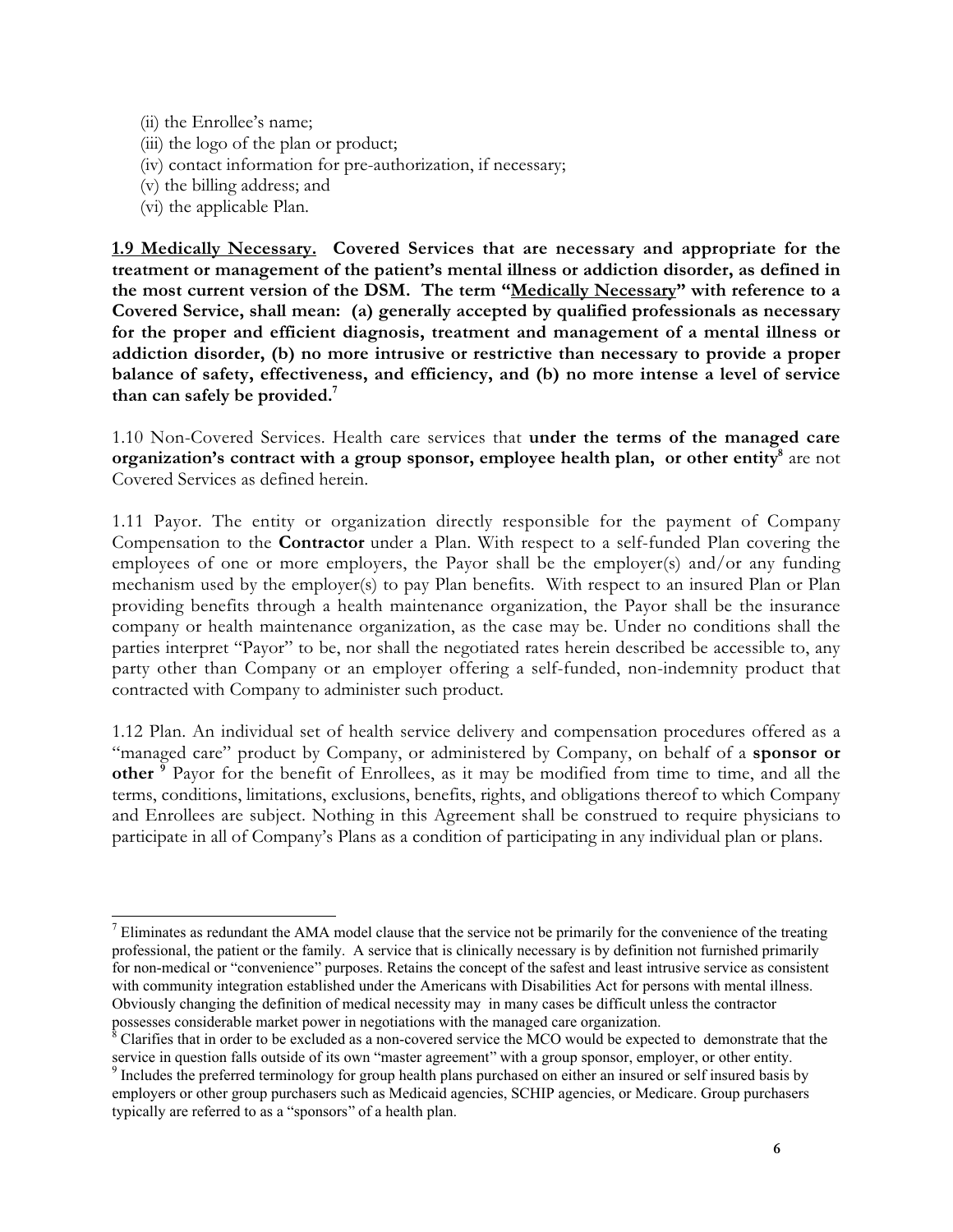1.13 Qualified **health professional.<sup>10</sup>** A **physician or other health professional who satisfies applicable conditions of licensure in the state in which health services are being purchased** who has agreed in writing, either through this Agreement or through another written instrument, to provide Covered Services to Enrollees and who has been credentialed pursuant to the rules and procedures of the Plan by the Company or a duly appointed and authorized agent to which such responsibility has been delegated.

1.14 Quality Management. The process designed to monitor and evaluate the quality and appropriateness of care, pursue opportunities to improve care, and resolve identified problems in the quality and delivery of care.

1.15 Total Compensation. The total amount payable by Payor and Enrollee for Covered Services furnished pursuant to this Agreement.

1.16 Utilization Review. The process by which Company, or a duly appointed and authorized entity (including Contractor) to which such responsibility has been delegated, determines on a prospective, concurrent, or retrospective basis the medical **necessity <sup>11</sup>** appropriateness of Covered Services furnished to Enrollees **on the basis of valid, relevant, and reliable clinical practice guidelines, all pertinent medical evidence from the enrollee's specific case, and the opinion of the treating professional**.

# II. Delivery of Services

2.1 Covered Services. **Contractor** shall provide or, through its Qualified Physicians, arrange for the provision to Enrollees of those Covered Services that are identified in Exhibit A, attached hereto and made a part of this Agreement by this reference.<sup>12</sup>

2.2 Full Description. Exhibit A shall be comprised of separate schedules designated as Exhibit A1, A2, etc., which shall either identify separately the Covered Services relating to each Company Plan or provide a fixed location where the **Contractor** can conveniently find the complete list of covered services.

2.3 Full Disclosure. Where such schedule contemplates a global or capitated arrangement requiring Covered Services not normally provided by the Qualified Physicians of **Contractor** such Covered Services shall be designated in bold type on Exhibit A, and a note shall be displayed prominently stating that payment for these Covered Services shall be the **Contractor's** responsibility.

2.4 Administrative Responsibility. In the event Exhibit A is not attached or in the

 $\overline{a}$  $10$  Replaces the term "physician" with broader term "professional."

<sup>&</sup>lt;sup>11</sup> Replaces the term "appropriateness" in order to maintain parallelism with the definition of "medical necessity".

 $12$  Prior to agreeing to a specific list of covered services, a contractor (particularly one with considerable bargaining power) may want to examine the master agreement between the managed care organization and the group sponsor or other purchasing entity in order to ascertain the full scope of the MCO's own treatment obligations. A contractor will want to know the full scope of coverage for any enrollee. In addition, the Contractor may be able to identify services such as case management, transportation, and other patient support services, that fall within the service duties of the MCO and that could be delegated to the contractor through this agreement.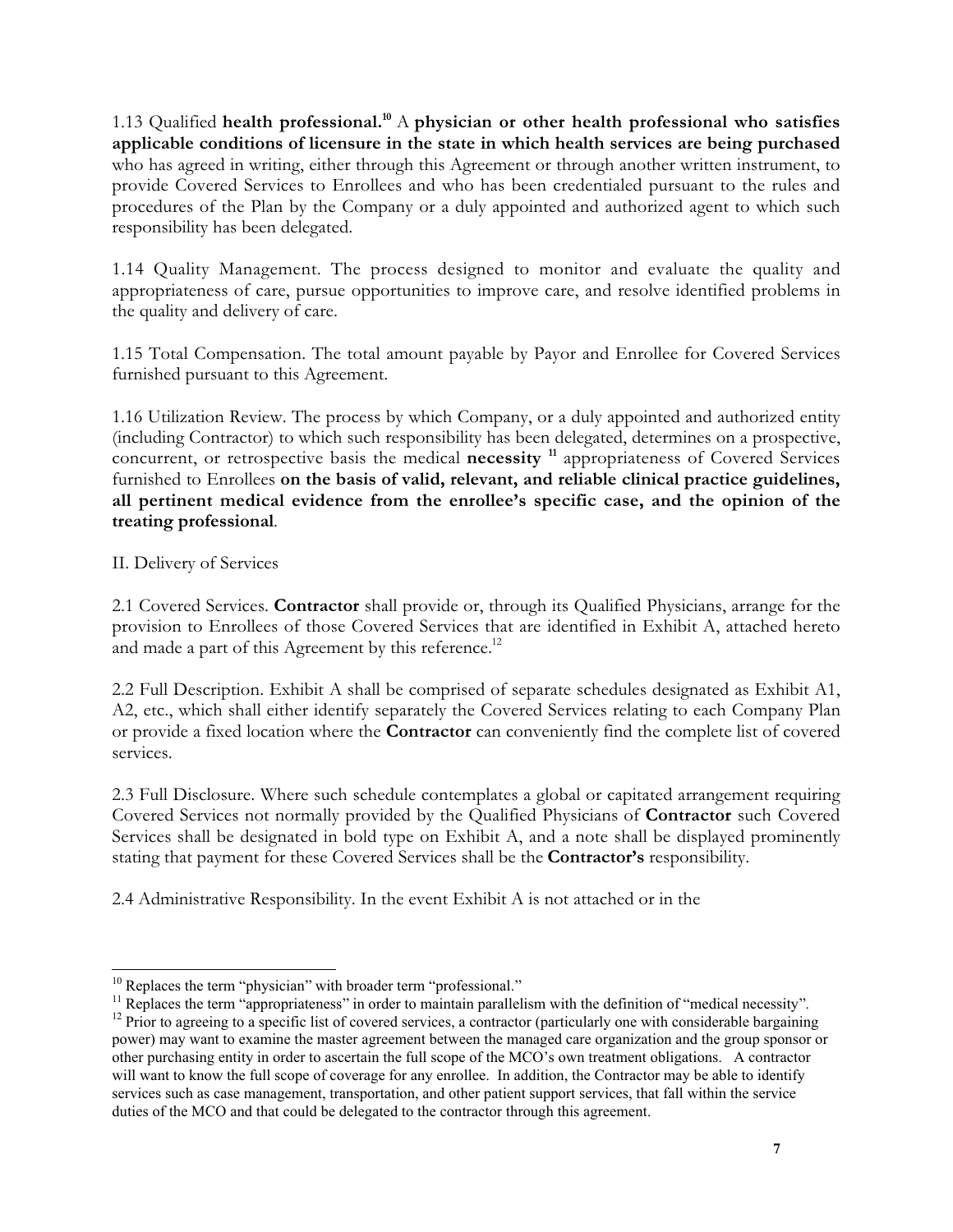event such exhibit contains descriptions of Covered Services that are so materially lacking in specificity that the purpose of this Agreement is defeated, Company shall pay **Contractor's** billed charge for each service performed for the benefit of Enrollee.

2.5 Medical Responsibility. All Covered Services shall be provided in accordance with generally accepted clinical standards, consistent with medical ethics governing the Qualified Physician.

**2.6A Prior and Concurrent Authorization : Company shall prior to the effective date of this agreement provide Contractor with written guidelines related to prior and concurrent authorization including information on the specific services and procedures subject to prior or concurrent authorization, the manner and form in which requests must be submitted, applicable timelines under which the Company must make prior or concurrent authorization decisions, and the timing and manner in which Contractor and Enrollee will be notified. Where Company fails to meet the prior and concurrent authorization provisions in its own guidelines, federal or state law, or applicable terms under the Company's own contract with a group sponsor or other entity, the Contractor's claim for services shall be paid in full at the billed charge rate. 13**

2.6**B** Verification of Enrollment. Except in the case of emergency, **Contractor** shall use the mechanism, including identification card, on-line service or telephone, chosen by Company or its agent designated for such purpose, to confirm an Enrollee's eligibility prior to rendering any Covered Service, in order to guarantee payment. If Company does not provide verification services on a twenty-four hour a day, seven-day per week basis, **Contractor** shall be entitled to rely on the information printed on the Enrollee's identification card as conclusive evidence of such Enrollee's eligibility. In addition, Company and **Contractor** agree to the following:

2.6(a) Company or Payor shall be bound by Company's confirmation of eligibility and coverage for the requested services and shall not retroactively deny payment for Covered Services rendered to individuals the Plan has confirmed as eligible using Company's designated verification mechanism.

2.6(b) If **Contractor** , after following Company procedure to the extent reasonably possible, is unable to verify the eligibility of a patient who holds him or herself out to be an Enrollee, **Contractor** shall render necessary care and Company shall pay for such care if the patient is an Enrollee.

2.6(c) In the event of an emergency, at the first available opportunity, **Contractor** shall attempt to verify eligibility. In the event Contractor makes all good faith efforts to verify eligibility, and verification is not reasonably possible given time constraints caused by the Company's action or inaction, and patient is not an Enrollee, Contractor shall attempt to collect from patient the amount due, up to the usual and customary fee of the Qualified Physician providing the service. If, after two billing cycles, **Contractor** or Qualified Physician has not received full payment, Company will pay **Contractor** the Qualified Physician's usual and customary fee, minus that which the Qualified Physician or Contractor has already collected from the patient, not to exceed the amount provided for as Total Compensation herein.

֦

<sup>13</sup> *The issue of prior authorization is of particular importance. The failure of an MCO to comply with its own authorization guidelines or those specified under law should result in payment in full to the Contractor..*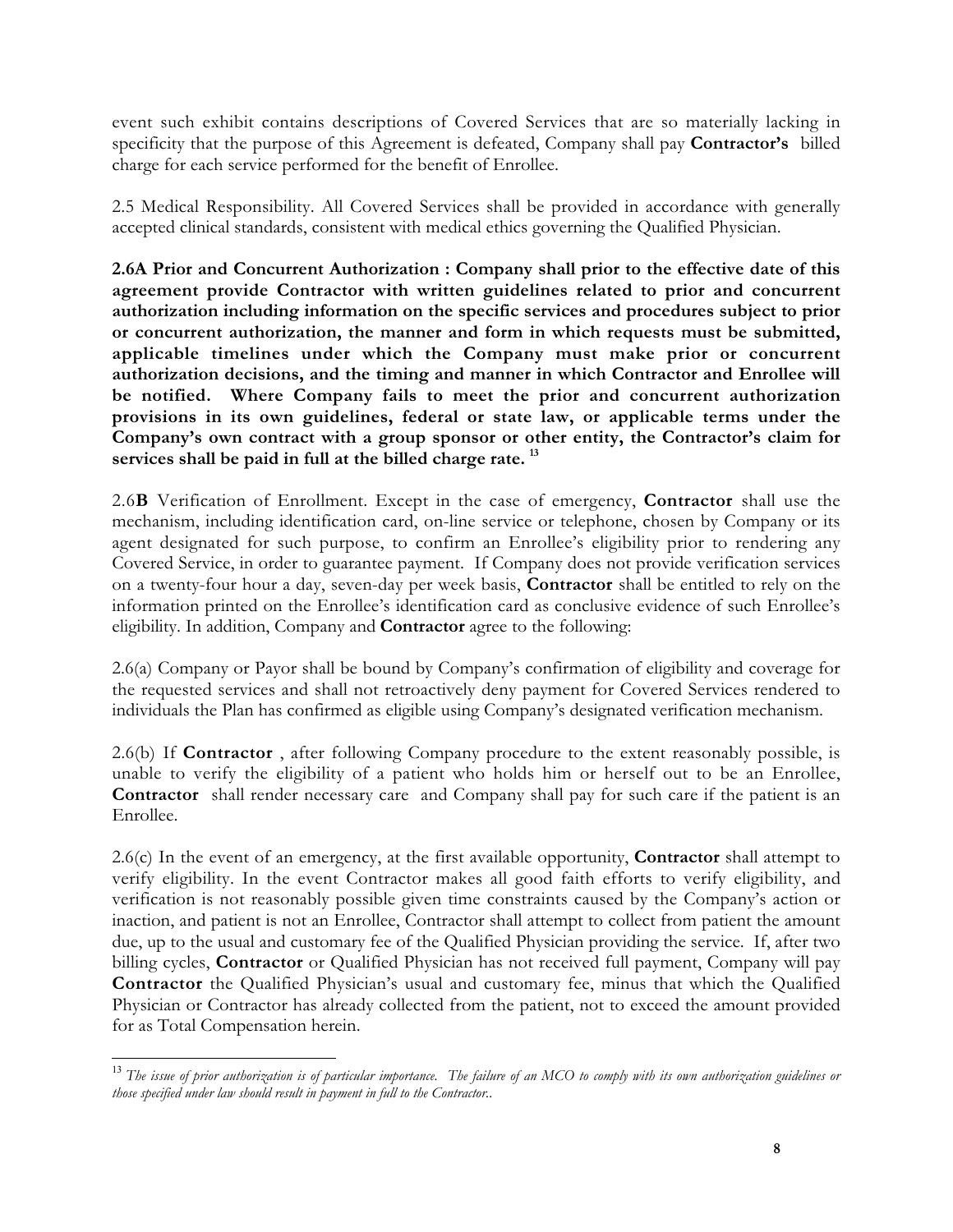## **2.6(d) "Round the clock" eligibility verification: MCO agrees to provide 24-hour/7-day per week eligibility verification services. <sup>14</sup>**

III. Compensation and Related Terms

3.1 Compensation. Contractor, or its designee, shall accept, from Company or Payor, as full payment for the provision of Covered Services, the Total Compensation identified in Exhibit B, attached hereto and made a part hereof by this reference.

3.2 Full Description. Exhibit B shall be comprised of separate schedules designated as B1, B2, etc., which shall identify separately the Total Compensation and related terms for each **sponsored Plan**. 15

3.3 Full Disclosure. The Total Compensation set forth on the Exhibit B schedule(s) shall specify for each Payor and Plan, the manner of payment (such as fee-for-service, capitation, risk withholds, global payment, or bonus arrangement) for professional services rendered pursuant to the provision of Covered Services as set forth in the counterpart schedule of Exhibit A, and shall identify the portion of the Total Compensation that shall be the Company Compensation. Exhibit B shall also identify with specificity the additional business terms negotiated by the parties related to such Total Compensation. By way of example, and without limiting the requirements of this section, Exhibit B shall specify the following:

3.3(a) In the case of a capitation arrangement,

i. the amount to be paid per Enrollee, per month;

ii. the date each month that the capitation payment is due;

iii. the manner by which Company will determine and communicate to Contractor who is an Enrollee assigned to Contractor at the beginning of each month;

iv. the precise terms of the stop-loss arrangement offered to Contractor by Company, or a recital indicating that Contractor shall obtain stop-loss protection through other arrangements;

v. the boundaries of the service area in which treatment of Enrollees shall be arranged by Contractor and outside of which treatment provided to Enrollees shall become the financial obligation of Company;

vi. the fee-for-service schedule to which the parties will revert in the event the number of Enrollees assigned to Contractor falls below a designated actuarial minimum, defeating the predictability of risk that both parties rely on in the arrangement;

vii. the **minimum** number<sup>16</sup> of covered lives and the fee-for-service schedule upon which Contractor will be paid for those Covered Services provided to Enrollees not specifically made a part of the capitation arrangement on Exhibit A. In the case of a capitation arrangement, Contractor shall have the right to audit, at Contractor's expense, the books and

 $\overline{a}$ <sup>14</sup> MCOs should have a means of verifying eligibility at any time in order to ensure proper administration of the plan.

<sup>&</sup>lt;sup>15</sup> Slight modification in AMA language to conform to concept of "sponsored" plan.

<sup>&</sup>lt;sup>16</sup> Health professionals and clinics entering into capitation agreements in effect are accepting a considerable level of downstreamed financial risk. For this reason, the company should specify the minimum size of the network member's capitation panel in order to guarantee a minimum monthly payment.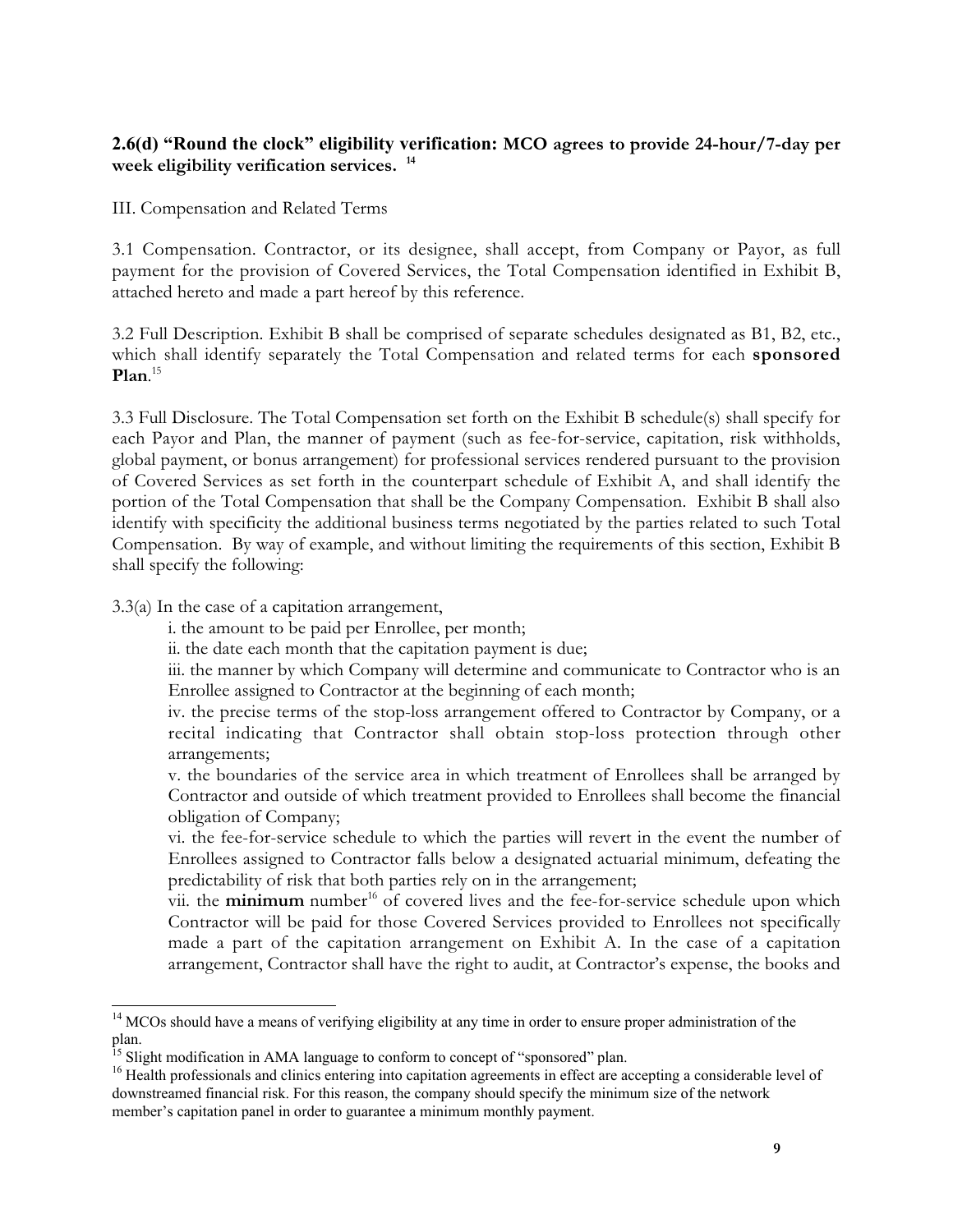records of Company or a Payor for purposes of determining the accuracy of any capitation payment and for the purposes of determining the number of Enrollees assigned to Contractor.

viii. the description of reports and analyses to be supplied at least monthly by the Company to enable the Contractor to manage effectively the risk it assumes under capitation arrangements.

3.3(b) In the case of hospital services,

risk sharing on Non-Covered Services (i.e. risk pools for hospital services),

i. the amount allocated for Non-Covered Services including the figure used for measuring hospital inpatient days per one thousand (1,000) Enrollees assigned to Contractor and applicable hospital per diem or capitation payment;

ii. those services that will be charged against the hospital budget, such as hospital inpatient and outpatient care, ambulance service, home health services, durable medical equipment, and the capitation payment withhold, if any, of Contractor's contribution to the hospital budget;

iii. the monthly date upon which Company will submit to Contractor a report regarding current charges made against the hospital budget;

iv. the amount of the hospital budget surplus to which Contractor would be entitled in the event utilization of institutional services is favorable, and the degree and scope of risk to Contractor, if any, in the event utilization of institutional services is excessive.

3.3(c) In the case of a withhold or bonus,

i. the method by which the amount to be released or paid will be calculated and the date on which such calculation will be complete;

ii. the records or other information on which Company will rely to calculate the release of the withhold or the payment of the bonus;

iii. the date upon which Contractor will have access to such records or information relied on by Company in making such calculation for the purpose of verifying the accuracy thereof;

iv. the date upon which such payment or release, if any is finally due, shall be made.

3.3(d) In the case of a discounted fee for service arrangement, Exhibit B shall contain the following: i. a comprehensive fee schedule that states clearly how much will be paid for each service to be rendered pursuant to the agreement or, as appropriate, sufficient information is provided to enable a fee for each service to be calculated accurately by each party;

ii. a statement that the fee schedule cannot be changed without the consent of Medical Service Entity;

iii. a provision stating the consequence for a Payor changing the terms of a fee schedule without consent of the Medical Service Entity, including the right to terminate the agreement and the right to recover billed charges.

3.4 Administrative Responsibility. In the event Exhibit B is not attached or contains descriptions of compensation and related terms that are so materially lacking in specificity that the purpose of this Agreement is defeated, then Exhibit B shall be considered null and void and Company shall pay Contractor the billed charge for each service. The Parties agree that the precise terms of Exhibit B, as opposed to the general description of the manner of payment, shall remain confidential between the parties and their respective attorneys.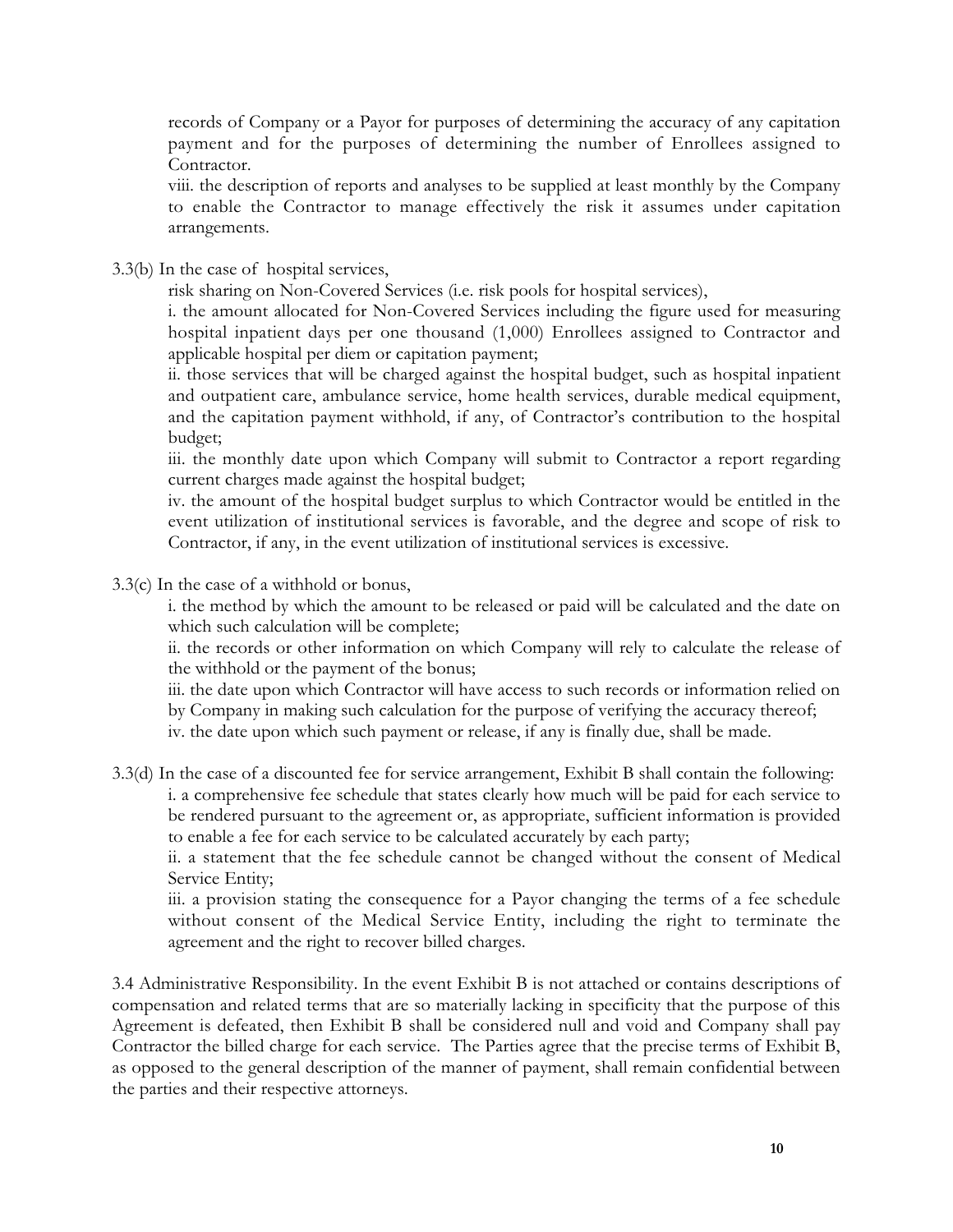3.5 Billing for Covered Services. Contractor shall submit a Claim to Company and, in the event payment is required under the terms of Exhibit B, Company shall pay Contractor for Covered Services rendered to Enrollees in accordance with the terms of this Agreement. Contractor shall arrange for all Claims for Covered Services to be submitted to Company within six (6) months after the date services were rendered. Contractor shall submit such claims electronically or on a HCFA-1500 billing form.

3.6 Coding for Bills Submitted. Company hereby agrees that claims submitted for services rendered by Contractor shall be presumed to be coded correctly. Company may rebut such presumption with evidence that a claim fails to satisfy the standards set forth on Exhibit C. Exhibit C shall include a detailed description of Company's coding standards and requirements, including, but not limited to, the rules on modifiers, multiple surgeries, evaluation and management, and bundling policies such as edits, including correct coding initiatives. Company shall not adjust the billing codes submitted by Contractor on a claim without first requesting additional documentation to satisfy the coding standards described on Exhibit C. Company or Payor must provide adequate notice if it wishes to adjust a code and must allow sufficient time for Contractor to submit additional documentation or explanation. Contractor shall have the right to appeal any adverse decision regarding the payment of claims based upon the level of coding with rights and duties as set forth in this Agreement. If Company reduces payment of a claim in contravention of this section, such party shall be obligated to reimburse Contractor for the full amount of billed charges for the claim.

3.7 Copayments to be Collected from Enrollees. When the Plan requires Enrollees to make Copayments, Contractor or one of its Qualified Physicians shall collect such Copayments from the Enrollee at the time of service. Company shall require Enrollees to make Copayments at the time of service and educate Enrollees about the amount of the Copayment and that making Copayment at the time of service is mandatory. [If Copayment is not remitted to Contractor in a timely fashion, Company agrees that Contractor may discontinue seeing patient, subject to its Qualified Physician's ethical duties, and that such action will not constitute a violation of Section 4.2 by Contractor. $]^{1/7}$ 

3.8 Coordination of Benefits. When Enrollees are covered, either fully or partially, for services provided by a Qualified Physician under any contractual or legal entitlement other than this Agreement, including, but not limited to, a private group or indemnification pro-gram, Contractor shall be entitled to keep any sums it recovers from such primary source consistent with applicable federa**l and state law. Except as indicated in the following sentence, the Company will pay Contractor the usual and customary fee at its normal rate for the covered service in question, less that which is obtained from any primary source.<sup>18</sup>** If Exhibit B contemplates a fee-forservice compensation arrangement, the sum of such payments shall not exceed the Total Compensation set forth on Exhibit B; however, in the case of Medicare beneficiaries and where the Payor is the Secondary Payor, the sum of such payments shall not be less than one hundred percent (100%) of the Medicare allowed fee schedule.

3.8(a) If the **Company on behalf of the Enrollee's sponsor** is deemed "primary" in accordance with applicable industry coordination of benefits ("COB") standards, then **Company** shall pay Contractor in accordance with the terms of this Agreement with no delay, reduction, or offset.

 $\overline{a}$  $17$  This provision would not be permissible in the event that the enrollee is sponsored through

<sup>&</sup>lt;sup>18</sup> Modified to conform to the remainder of the contract, with payment to contractor used in lieu of payment to treating physician.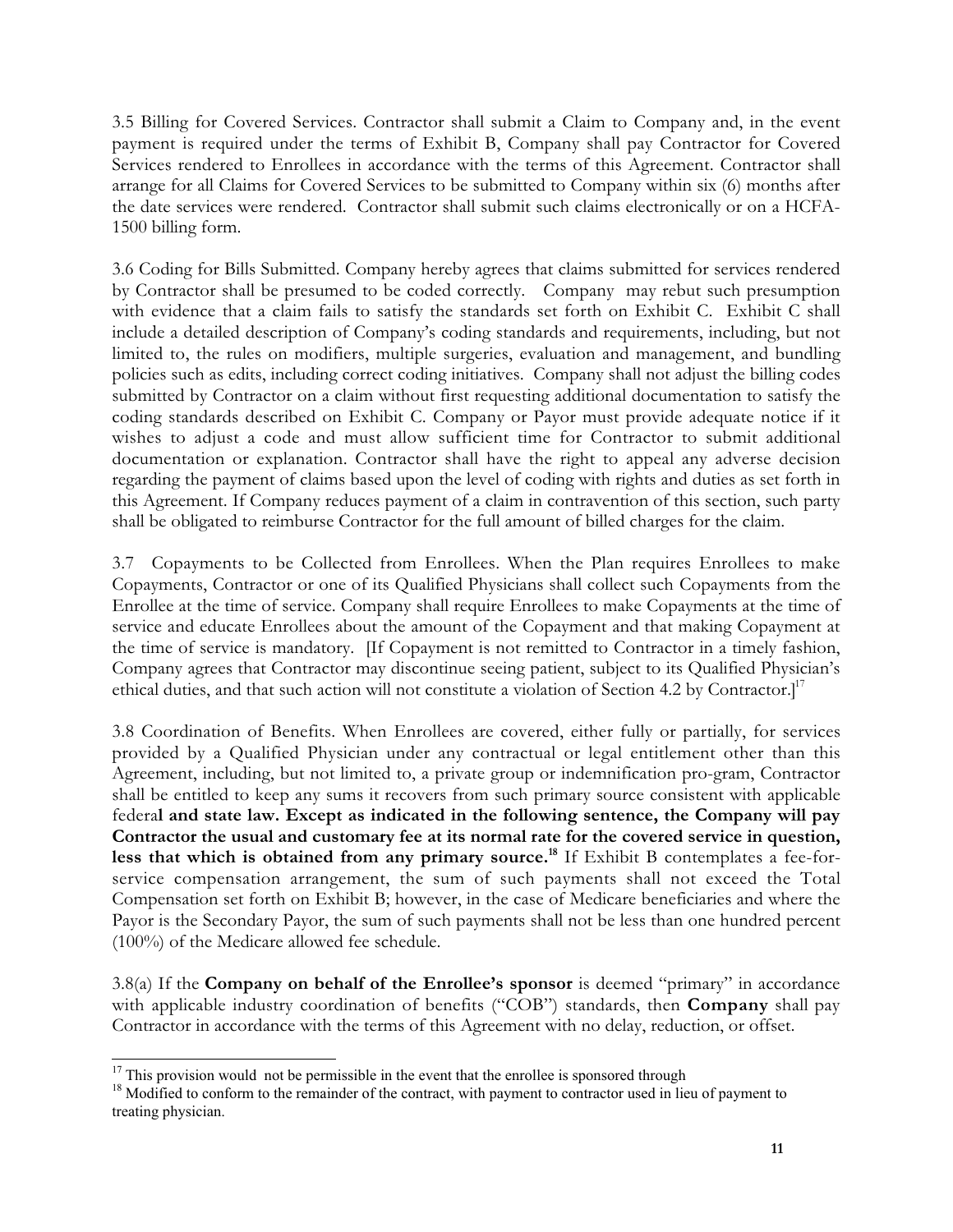3.8(b) If the **Company on behalf of enrollee's sponsor** is deemed "secondary" in accordance with applicable industry COB standards, Company shall pay Contractor the difference between what Contractor received from the primary Sponsor and the amount Sponsor owes Contractor as Total Compensation under the terms of this Agreement.

3.8(c) **Company** shall be presumed to be the primary payer and shall make payments in accordance with this Agreement, unless the **Company** can document to the satisfaction of the Contractor that it is secondary under industry COB standards within 72 hours of receipt of a claim.

3.8(d) If **Company** pays a claim to Contractor in accordance with this Agreement, Contractor agrees to cooperate with the reasonable efforts of Sponsor to determine whether it is the primary or secondary Sponsor under industry COB standards.

3.8(e) If it is subsequently determined that **Company** should be considered secondary under industry COB standards, then Contractor will cooperate with that Sponsor's reasonable efforts to seek reimbursement from the responsible primary Sponsor.

3.8(f) If Exhibit B provides a fee-for-service schedule applicable to Enrollee's Plan, Contractor shall not retain funds in excess of the Total Compensation fee schedule listed on Exhibit B, unless applicable state law regarding COB requires or imposes a different requirement.

3.8(g) Secondary Sponsors shall not be relieved of their obligation to make full payment to Contractor in the event the primary Sponsor fails to pay Contractor properly submitted Claims within 90 days of submission.

3.9 Promptness of Payment. Each Sponsor shall remit to Contractor the Company Compensation within fourteen (14) days of receipt of an electronic Claim and thirty (30) days of receipt of a written Claim by Contractor, or such shorter time as set forth by law, that contains sufficient detail that Sponsor is able to reasonably determine the amount to be paid. In the case of Total Compensation described on Exhibit B that requires prepayment or lump sum payment for services, such as capitation, such Company Compensation shall be remitted by the fifteenth day of the month covered by such payments.

3.9(a) If additional information is needed by Sponsor to evaluate or validate any Claim for payment by Contractor, Sponsor shall request any additional information in writing within fifteen (15) days of receipt of the Claim. Sponsor shall affirm and pay all valid Claims within thirty (30) days of receipt of such additional information. Any undisputed portions of a Claim must be paid according to the time frame set forth in 3.9 while the remaining portion of the Claim is under review.

3.9(b) In the event that a Sponsor fails to make such payment in a timely fashion as specified herein, Sponsor shall be obligated for payment of such amounts plus interest accruing at the annualized rate of the Wall Street Journal prime rate of interest on the first day of the month on which such amounts were due plus three percent (3%) or such greater rate of interest as provided for under state law in the event of late payment. All payments to Contractor will be considered final unless adjustments are requested in writing by Contractor within ninety (90) days after receipt by Medical Service Entity of payment explanation from Sponsor.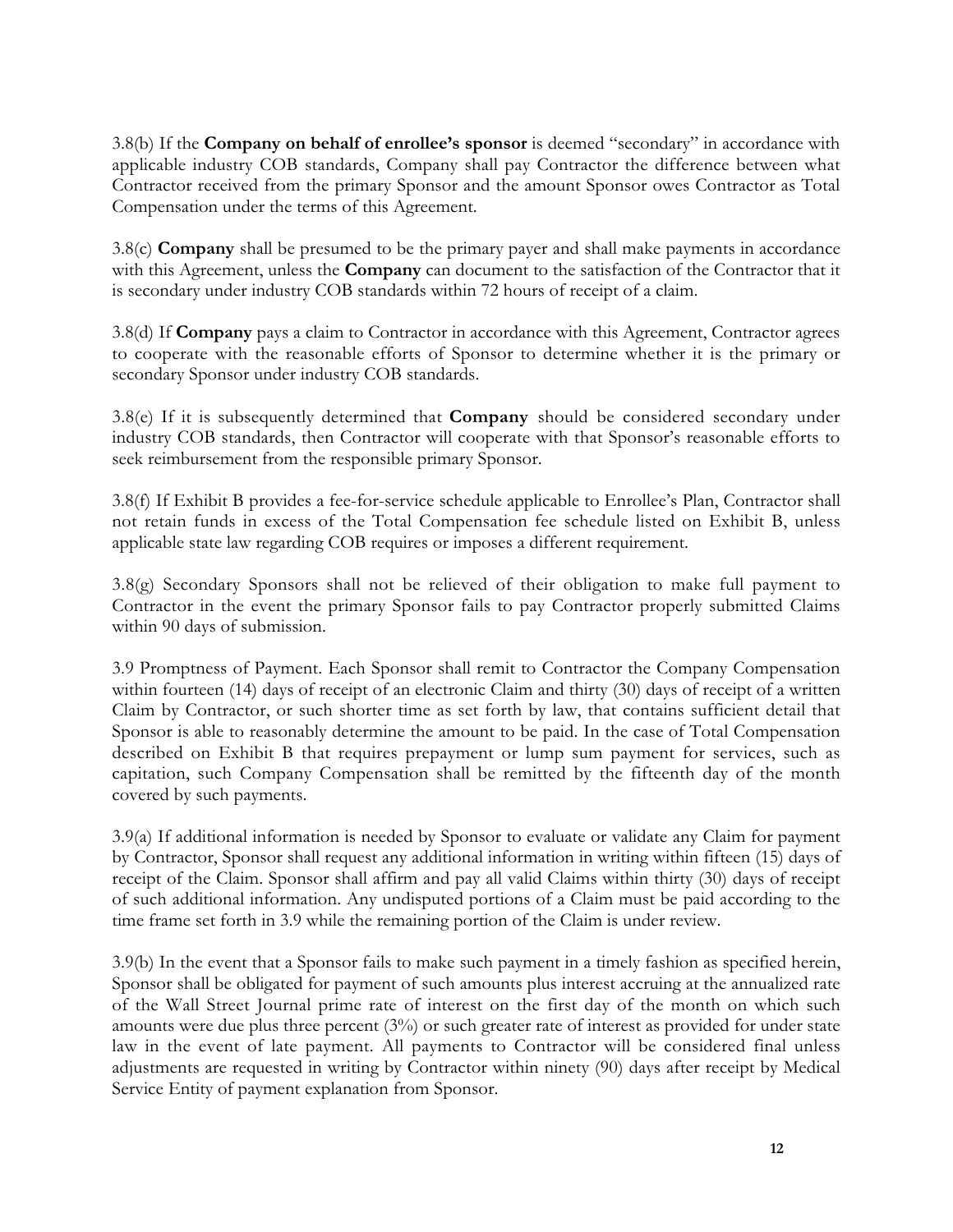3.10 Sole Source of Payment. Where Enrollee is enrolled in a Plan subject to state or federal legal requirements that prohibit a physician from billing patients for Covered Services in the event the Sponsor fails to make such payment, Contractor agrees to look solely to that Sponsor for payment of all Covered Services delivered during the term of the Agreement.

3.10(a) In such circumstances, Contractor shall make no charges or claims against Enrollees for Covered Services except for Copayments as authorized in the Plan covering Enrollee.

3.10(b) In such circumstances, Contractor expressly agrees that during the term of this Agreement it shall not charge, assess, or claim any fees for Covered Services rendered to Enrollees from such Enrollees under any circumstances, including, but not limited to, the event of Sponsor's bankruptcy, insolvency, or failure to pay the Qualified Physician providing services.

3.10(c) Notwithstanding the foregoing, Company shall cooperate in the processing of such claims against Sponsor to provide Contractor with its greatest chance to receive compensation for covered services provided, and this provision shall permit Contractor to collect payment not prohibited under state or federal law, including, but not limited to:

- i. Covered Services delivered to an individual who is not an Enrollee at the time services were provided;
- ii. services provided to an Enrollee that are not Covered Services, provided that Contractor advises the Enrollee in advance that the services may not be Covered Services; or
- iii. services provided to any Enrollee after this Agreement is terminated.

3.11 Subrogation. In the event an Enrollee is injured by the act or omission of a third party, the right to pursue subrogation and the receipt of payments shall be as follows:

3.11(a) If Exhibit B provides for a capitation payment for the Enrollee, Contractor shall retain the right of subrogation to recover reimbursement from third parties, such as automobile insurance companies, for all Covered Services for which it is at risk to provide in exchange for the capitation paid hereunder.

3.11(b) If Exhibit B provides for a fee-for-service arrangement for the Enrollee, Contractor shall permit Sponsor to pursue all its rights to recover reimbursement from third party Sponsors to the extent Sponsor is at risk for the cost of care.

3.11(c) Sponsor shall pay claims submitted by Contractor in accordance with this Agreement, not withstanding Sponsor's pursuit of subrogation rights against potentially responsible third parties who caused an injury by their act or omissions in accordance with section 3.11(b).

3.11(d) Contractor shall abide by any final determination of legal responsibility for the Enrollee's injuries.

3.11(e) Upon receiving payment from the responsible party, Contractor will refund the amount of payment to Sponsor up to the amount paid by the Sponsor for the services involved. Contractor shall be entitled to keep any payments received from third parties in excess of the amount paid to it by Sponsor.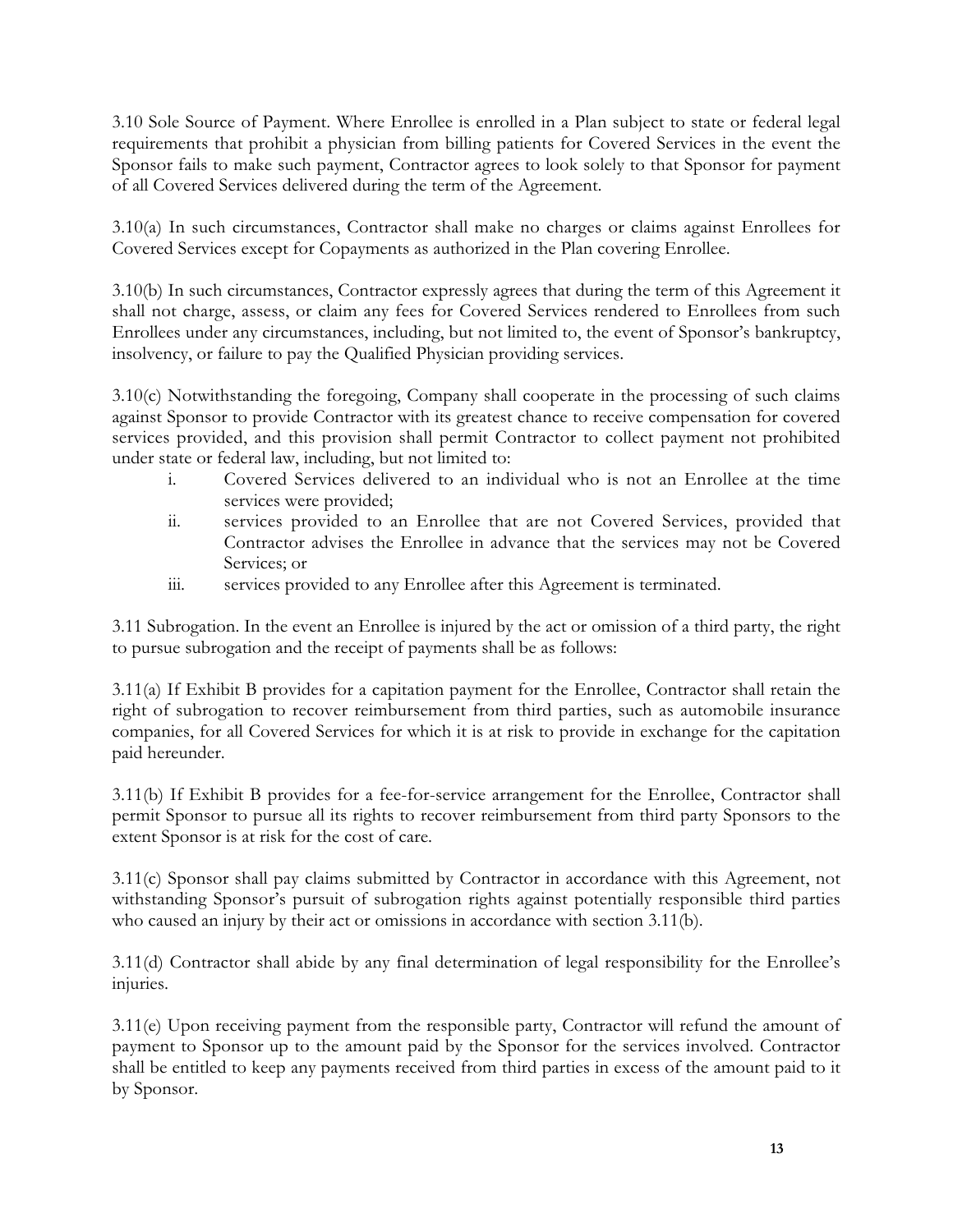#### IV. Contractor's Obligation

4.1 Licensed/Good Standing. Contractor represents that it **[**and each of its **qualified health professionals],**<sup>19</sup> is and shall remain licensed or registered to practice medicine and, if applicable, the legal entity is registered and in good standing with the state in which it is chartered and each state in which it is doing business.

4.2 Nondiscrimination. Contractor agrees that it, and each of its Qualified Physicians, shall not differentiate or discriminate in its provision of Covered Services to Enrollees because of race, color, ethnic origin, national origin, religion, sex, marital status, sexual orientation, income, disability, or age. Further, Contractor agrees that its Qualified Physicians shall render Covered Services to Enrollees in the same manner, in accordance with the same standards, and within the same time availability as such services are offered to patients not associated with Company or any Plan, consistent with medical ethics and applicable legal requirements for providing continuity of care. Section 4.2 is subject to state law, and the parties entitled to protection under Section 4.2 may be modified to be consistent with such law.

4.3 Standards. Covered Services provided by or arranged for by Contractor shall be delivered by professional personnel qualified by licensure, training, or experience to discharge their responsibilities and operate their facilities in a manner that complies with generally accepted standards in the industry.

4.4 Cooperation in Credentialing. Company and Contractor agree to cooperate in credentialing and re-credentialing Qualified Physicians in accordance with the process set forth on Exhibit D and consistent with Section 5.4 of this Agreement. Exhibit D shall identify with specificity the criteria for credentialing timelines and the rights and obligations of Company and the physicians during the credentialing process. By way of example, Exhibit D shall specify the following:

4.4(a) The criteria to be used by Company in its decision whether or not to credential or recredential a health professional.

4.4(b) Identification of the internal process that Company will use in making credentialing decisions.

4.4(c) Identification of the individual or committee that has authority to decide whether to grant or remove credentials.

4.4(d) Identification of the individual or committee to whom the initial decision maker is accountable.

4.4(e) Identification of how and when **Contractor** will be notified of credentialing decisions, including a reasonable deadline by which Company must finalize credentialing decisions.

4.4(f) A requirement that an adverse decision state with specificity the reason for such decision.

 $\overline{a}$ <sup>19</sup> Conforming change from "physician" to "health professional." Bracketed language necessary where the contractor is a clinic or other health care corporation.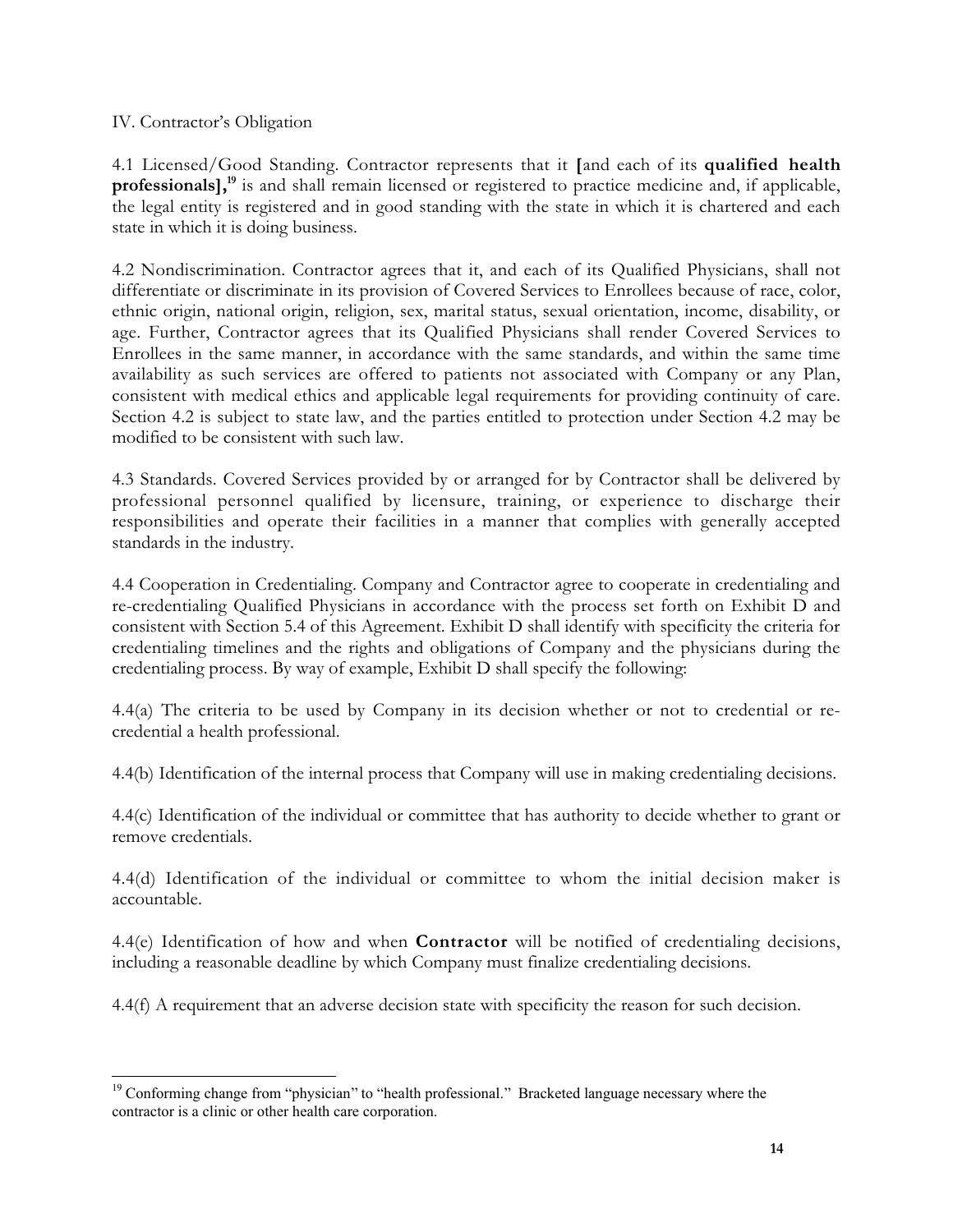4.4(g) A statement of the rights and duties of Contractor or a physician in an appeal of an adverse credentialing decision, including the following elements:

(i) The deadline for filing an appeal;

(ii) Whether the appeal will be in writing or a live hearing;

(iii) What evidence the physician may introduce;

(iv) The **Contractor's** right to review the material prepared by Company to support its adverse decision;

(v) What individuals within the Company will review the appeal and have the final authority to make a decision and a statement of that person or commit-tee's qualifications to make credentialing decisions;

(vi) The deadline by which Company must make a final decision following the appeal procedure and communicate the decision to the physician; and

(vii) Provisions for notice and corrective action prior to an adverse credentialing decision becoming final.

4.5 Authority. Contractor shall, and hereby does, represent and warrant that it has full legal power and authority to bind its Qualified Physicians to the provisions hereof. **Professional practice** groups/networks entering into this agreement on behalf of their **health professional** members must have this authorization from their individual member's agreement or evidence of an employment agreement.

4.6 Administrative Procedures. Contractor and each of its Qualified health professionals will comply with the policies and procedures established by Company or any of its Plans to the extent Contractor has received notice of same consistent with the terms of this Agreement. At the effective date hereof, the policies, rules, and procedures applicable to Contractor are contained in those manuals and other writings attached hereto on Exhibit D and incorporated by this reference. Contractor shall rely on these policies and procedures as the sole material policies and procedures of Company or its various Sponsors until such time as Contractor receives a Company Notice or is notified otherwise consistent with this Agreement. Neither Company nor a Sponsor may modify these policies and procedures in a manner that would have a material adverse effect on Contractor without Contractor's prior written consent.

4.7 Assistance in Grievance Procedure. Contractor agrees to have each of its Qualified **health professionals** keep available for Enrollees explanations of the grievance procedures and grievance encounter forms relating to Plan, which shall be supplied by Company. Contractor further agrees that it and its Qualified **health professionals** will abide by Company's and or Plan's process for resolving Enrollee grievances, which procedures are a part of Exhibit C, consistent with this Agreement. Contractor also agrees to require each of its Qualified Physicians to participate in helping resolve the grievances described in Section 5.6 hereof.

4.8 Use of Names for Marketing. Contractor and each of its Qualified **health professionals** shall permit Company to include the name, address, and telephone number of it or its Qualified Physicians in its list of Medical Services Entities distributed to Enrollees; provided, however, that such rights shall not extend to the listing of such Qualified Physicians or Contractor in any newspaper, radio, or television advertising without the prior written consent of Contractor.

4.9 Provision of Covered Services. In the event Exhibit B contemplates the provision of the full range of full medical services that may be offered by a medical group on a capitated basis to a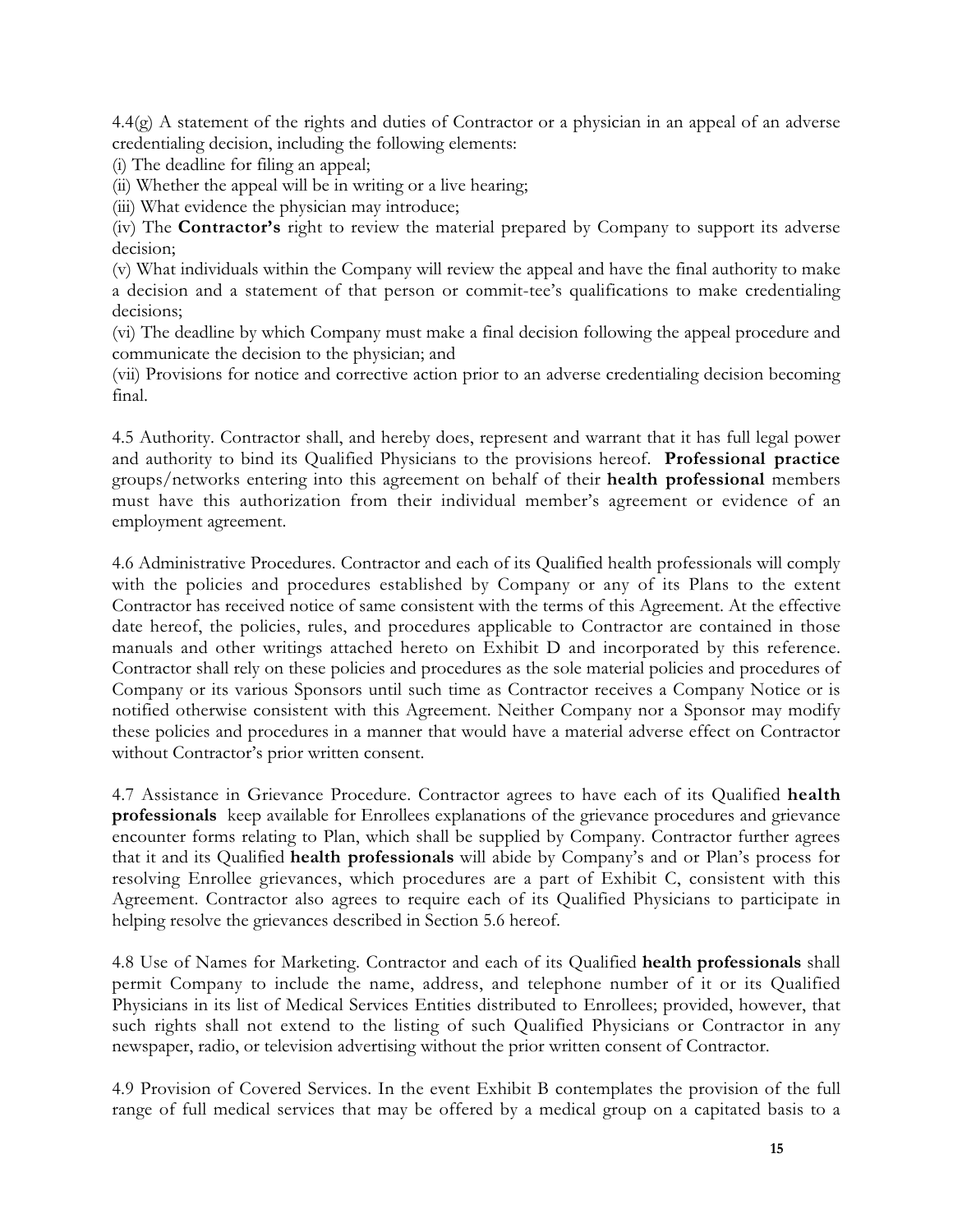defined population of patients, Contractor agrees to provide or arrange for the provision of Covered Services on a 24 hour per day, 7 day per week, 365 day per year basis.

4.10 Noninterference with Medical Care. Nothing in this Agreement is intended to create (nor shall be construed or deemed to create) any right of Company or any Sponsor to intervene in any manner in the methods or means by which Contractor and its Qualified Physicians render health care services or provide health care supplies to Enrollees. Nothing herein shall be construed to require Contractor or Qualified Physicians to take any action inconsistent with professional judgment concerning the medical care and treatment to be rendered to Enrollees.

## V. Company's Obligations

5.1**A** List of Sponsors. Company shall include as part of Exhibit C a list of each Sponsor and shall promptly update Exhibit C upon the addition or deletion of Sponsors. The parties acknowledge that the intent of Sections 1.11, 3.1, and this Section 5.1 is to provide a mechanism for assuring that "networks," "silent PPOs," and similar arrangements between entities similar to Company and Sponsors do not accede to this Agreement or avail themselves of the discounts and arrangements established by the Parties through this Agreement.

# **5.1B Disclosure: Company will disclose to Contractor all relevant service and coverage standards, service access and treatment timeline obligations, network capabilities and management standards, and other relevant standards applicable to the management of patient care that may be specified in the contract between the Company and any group sponsor or purchaser of services from the Company. 20**

5.2 Deemed Notification. Company shall notify Contractor in writing of all policies, procedures, rules, regulations, schedules, in addition to those attached as Exhibit C, that Company considers material to the performance of this Agreement, as well as any amendments thereto. Contractor shall be deemed notified of such policies, procedures, rules, or regulations, or any amendment thereto, or any Company Notice ninety (90) days after receipt of written notice of same is delivered to Contractor consistent with the notice provisions of this Agreement. Neither Company nor a Sponsor may modify its policies and procedures in a manner that would have a material adverse effect on Contractor without Contractor's prior written consent.

5.3 Adverse UR/QM Decisions. Notwithstanding anything to the contrary contained in the policies, procedures, rules, or regulations of Company **and in accordance with applicable state and federal law**, <sup>21</sup> Company shall grant Contractor or Qualified Physician a right and a mechanism to appeal any Utilization Review or Quality Management decision made by Company on behalf of a

 $\overline{a}$ <sup>20</sup> Contracts between managed care organizations and group sponsors often contain detailed coverage, access, network, and quality of care standards. These coverage rules and quality standards may or may not be disclosed by companies when they contract with their providers. This information can be crucial to a network provider as a means of understanding the scope of a patient's actual coverage, the actual range of services that are supposed to be made available to an enrollee, and the company's service timelines. The information is especially important in cases in which a health professional asserts the medical necessity of a service and the company denies the request on the grounds that the service falls outside the scope of the master contract.

<sup>&</sup>lt;sup>21</sup> This provision is intended to ensure that the company adheres to claims appeals procedures required under various state and federal laws and applicable to private insurance arrangements and public program requirements.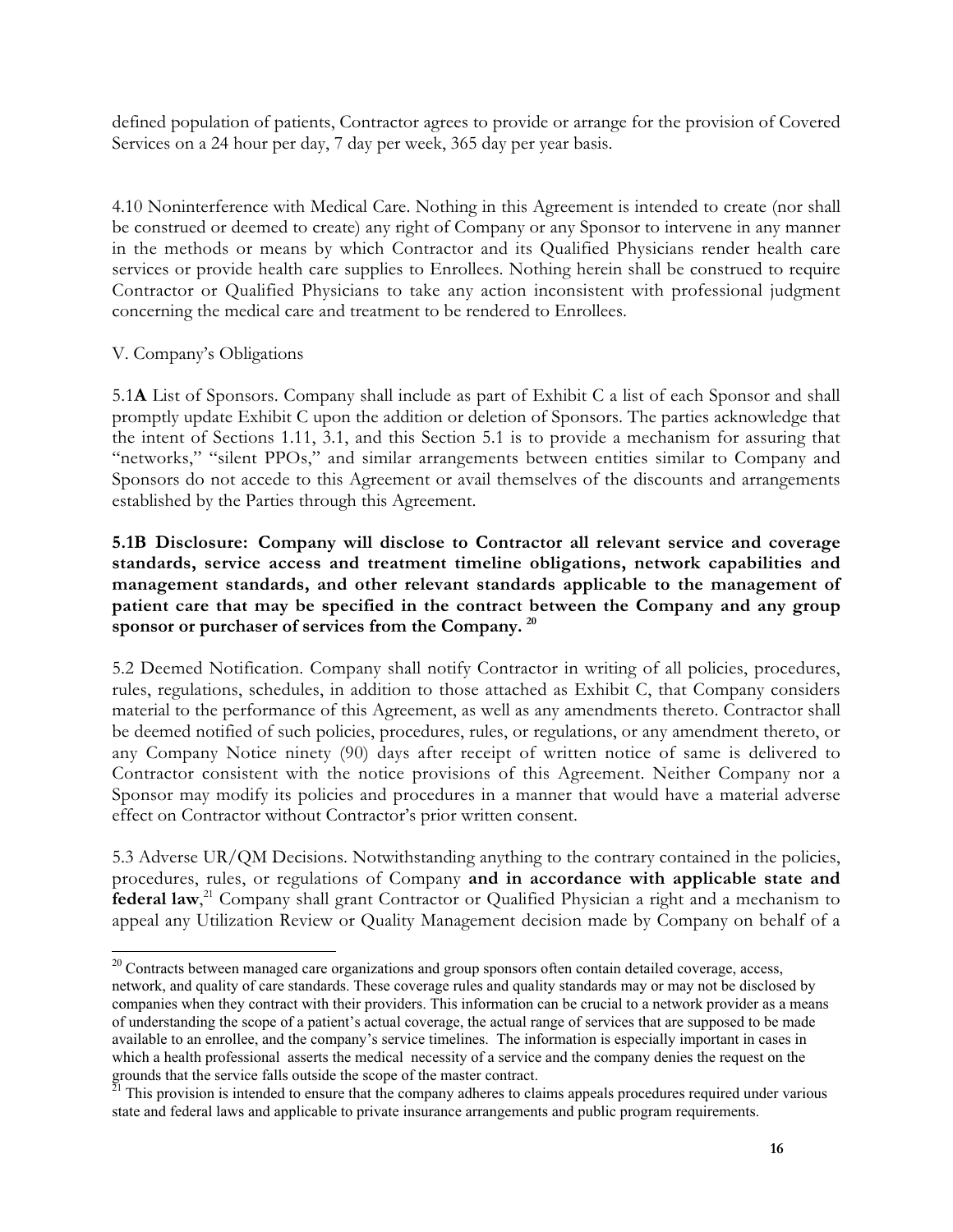Sponsor. Such appeal shall be coordinated with any related appeal by the Enrollee filed at or prior to the time of the Contractor appeal.

5.3(a) Unless existing Company policies provide for a more liberal rule, and except for utilization review decisions related to emergency care, which shall be expedited, written notice of such appeal shall be given by either the Contractor or Qualified Physician to Company on behalf of Plan no more than ten (10) calendar days following the contested decision.

5.3(b) Company shall have five (5) calendar days after receipt of such notice to appoint a licensed physician in the same or similar specialty not employed by Company to hear the appeal, which shall be heard within ten (10) days. A decision will be communicated to the parties no later than five (5) days after the hearing.

5.3(c) In any such appeal, a prior authorization for treatment granted by Company shall be conclusive in determining whether payment for services should be made.

5.4 Administration. With respect to each Plan it offers or administers, Company shall promptly and diligently perform all necessary administrative, accounting, enrollment, and other functions including, but not limited to, eligibility determination, claims review, data collection and evaluation and, if applicable, maintenance of medical, ancillary, and hospital group risk pools.

5.4(a) With respect to each Plan, Company shall issue a Company Notice to Contractor identifying the manner in which rules, regulations, or policies relating to a particular Plan are at variance with the general rules, regulations, or policies of the Company upon which Contractor generally relies.

5.4(b) In the credentialing of qualified **health professionals**, Company agrees that neither it nor its agents to whom such duties have been delegated shall request that Qualified **health professionals** sign an information release broader than necessary to obtain the specific credentialing information sought, and Company shall limit such request to that which is reasonable and necessary to achieving valid credentialing purposes.

5.5 Payment by Parties other than Company. In the event Company contemplates that payment for services provided hereunder is to be made by a Sponsor other than Company, and in the event that such payment is not received by Contractor within the time and under the conditions set forth in Section 3.5, Company, within five (5) days of the receipt of written notice from Contractor, shall make a written demand to Sponsor on behalf of such Contractor for payment.

5.5(a) In the event a Sponsor fails to make payment within sixty (60) days after receipt of such notice, Company shall either: (i) make such payment on behalf of the Sponsor; (ii) initiate legal action to recover such payment on behalf of Contractor; or (iii) assign the right to initiate such action to Contractor.

5.5(b) In the event of an occurrence described in Section 5.5(a)(ii) or (iii) of this Section, Company shall tender to Contractor a copy of the agreement that governs the relationship between Company and Sponsor and upon which Contractor may rely in prosecuting such action and shall release Contractor, at Contractor's option, from any further obligation under this Agreement to provide services to Enrollees of Sponsor.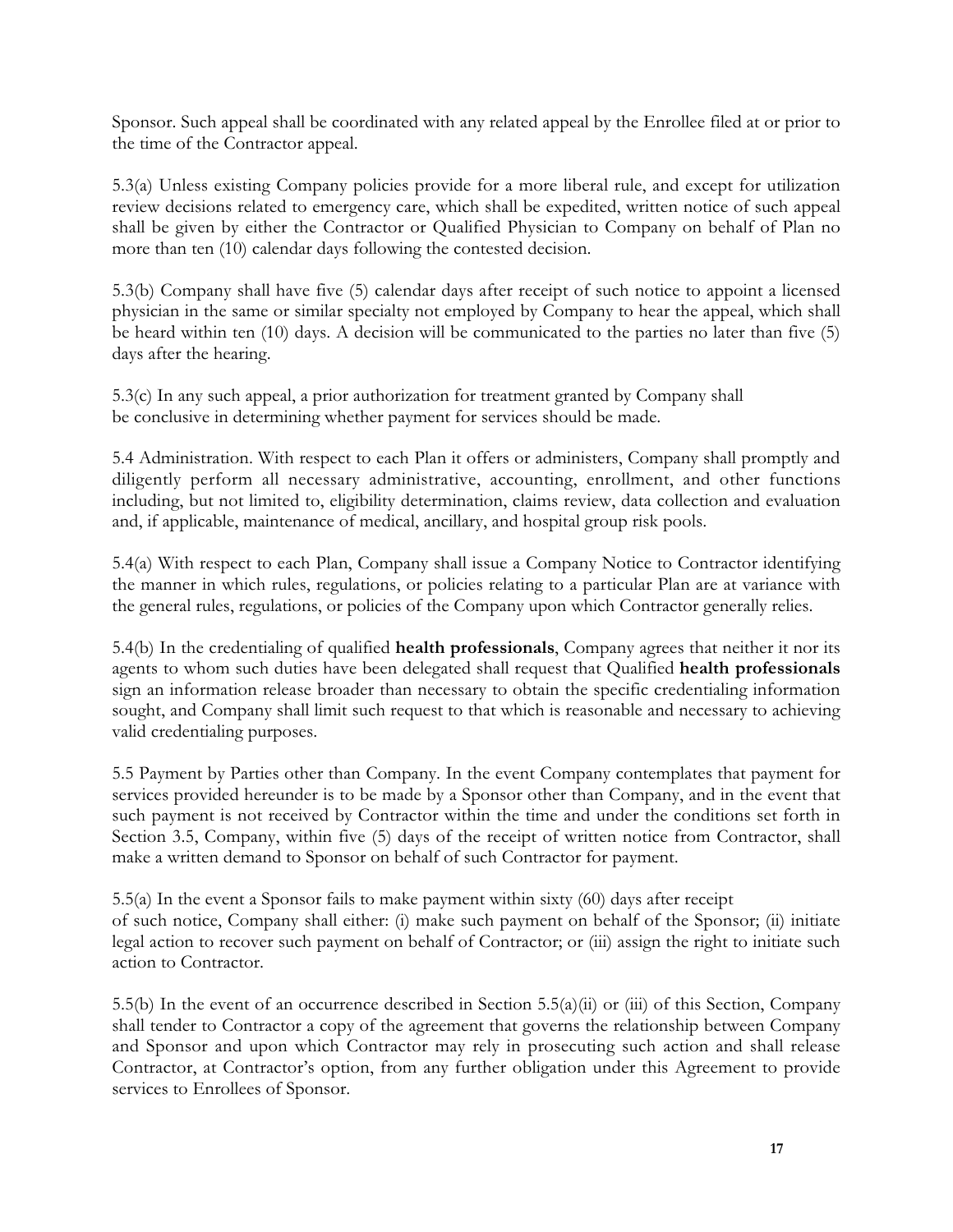5.5(c) Company shall notify Sponsor of the provisions hereof and obligate Sponsor with respect to such provisions.

5.6 Grievances. Company shall establish and maintain systems to process and resolve a grievance by **Contractor or its qualified health professionals** toward Company or a Sponsor. Such process shall be set forth in the procedures which are a part of Exhibit C and any Company Notice amending such process. In connection with such grievances, to the extent that confidential patient information is discussed or made part of the record, or confidential patient records are submitted to Company, Company shall either abstract such information or shall remove the name of the patient such that none of the information or records would allow a third party to identify the patient involved. Notwithstanding anything in Company's policies, procedures, or rules to the contrary, the internal procedure for resolving such grievance will be conclusively presumed concluded in the event such grievance is not resolved to the parties' satisfaction within forty-five (45) days of the submission of such grievance and will allow either party resort to the dispute remedies of Article IX

5.7 Benefit Information. Company shall advise and counsel its Enrollees and Contractor on the type, scope, and duration of benefits and services to which Enrollees are entitled pursuant to the applicable agreement between Company or a Sponsor and Enrollees.

5.8 Cooperation on Care Review and Management. In the event that Contractor is responsible for utilization review and quality management activities, Company shall assist and cooperate with Contractor in the development and initial implementation of such activities that are necessary to carry out the terms of this Agreement. In the event that utilization review and quality management activities are the sole responsibility of Company, Company shall fully advise Contractor of the methods used and underlying information relied on to develop, implement, and manage or monitor utilization and quality on an ongoing basis, and shall develop a mechanism to allow Qualified Physicians to participate in the development of utilization review and quality management ongoing assessment and evaluation.

**5.9 Practice and Treatment Guidelines; Quality Improvement Activities: In the selection or development of practice and treatment guidelines and quality performance measurement standards related to the diagnosis, treatment and management of mental illness and addiction disorders (including the development of prescription drug formularies and rules for prescribing), Company shall actively consult with qualified health professionals in its network.22**

5.9 Context of Company/Sponsor Obligations. To the extent Company is also a Sponsor under this Agreement, it shall perform and satisfy all duties and obligations of the Sponsor under this Agreement. To the extent Company is not a Sponsor under this Agreement, this Agreement shall be construed to require Company to use its best efforts to cause the Sponsor to perform and satisfy the Sponsor's duties and obligations under this Agreement.

5.10 Provision of Financial Information. Company shall provide to Contractor, no less frequently than quarterly, a balance sheet and income statement (collectively, "Financial Statements") accurately

 $\overline{a}$  $22$  Designed to encourage active participation by network professionals in the design of utilization management standards and treatment guidelines, as well as standards for measuring network performance.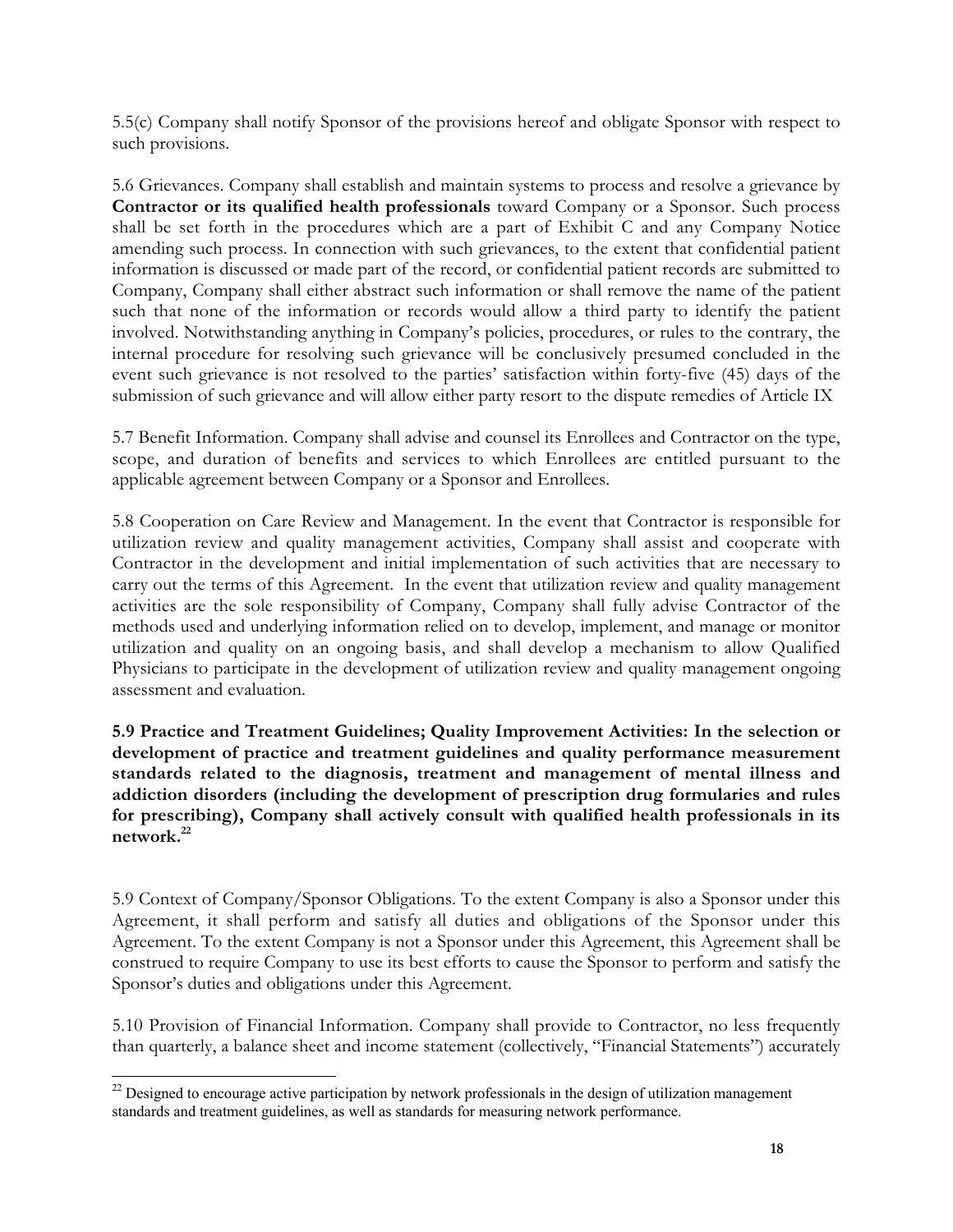depicting the financial condition of Company. Such Financial Statements shall be prepared in accordance with generally accepted accounting principles and shall be provided on an audited basis to the extent available. Contractor acknowledges the confidentiality of such Financial Statements and shall not: (a) use such Financial Statements for any purpose other than evaluating the financial condition of Company; or (b) disclose the Financial Statements, or any non-public information contained therein, to any third party, other than Contractor's attorneys or accountants, without the prior written consent of Company. The obligations of Contractor under the immediately preceding sentence shall survive termination of this Agreement.

### VI. Records and Confidentiality

6.1 Confidential Medical Records. All medical records of Enrollees shall be maintained as confidential in accordance with applicable state and federal laws. All medical records shall belong to Contractor's Qualified Physicians consistent with the dictates of medical ethics. The release, disclosure, removal, or transfer of such records shall be governed by state and federal law and by the Contractor's established policies and procedures. Prior to the release of copies of any medical records to Company or other third parties, Company shall obtain from the subject Enrollee (or the Enrollee's legal representative) and present to Contractor an effective written consent or release that satisfies ethical constraints and applicable laws and is narrowly tailored to accomplish the sole purpose of such release, which the parties agree is to determine whether care was properly and efficiently rendered. The cost associated with copying medical records or any other records referred to in this Article VI shall be paid by Company. In handling all medical records, Company agrees to comply with all applicable state and federal laws and with any requirements or limitations described in the written consent or release. Company agrees it shall not release such information to other parties without written consent of the Enrollee and shall share such information internally only with the narrowest circle of Company's agents necessary to effectuate the specific purpose for which the MCO seeks the information. Company shall counsel such agents on their obligations to ensure such information remains confidential.

# **6.1A Compliance with federal laws. Company will comply with the federal Confidentiality of Alcohol and Drug Abuse Patient Records statute (42 U.S.C. § 290dd-2) and its implementing regulations (42 C.F.R. Part 2 ("42 C.F.R. Part 2").**

6.2 Records. All data and information obtained, created, or collected by Contractor relating to services provided to Enrollees that is not a part of the medical record shall be shared by Contractor with Company. Such information may be obtained by Company upon written request to Contractor without a requirement for obtaining the written release by Enrollee.

6.3 Access to Records. During normal business hours, each party shall have access to and the right to examine records of the other which relate to a Covered Services or payment provided for a Covered Service. However, any review of the medical record must be narrowly tailored to the specific purpose for which the Company seeks the information. Upon written request of Company or Contractor, such access shall be extended beyond normal business hours with respect to any records which are identified in such written request as the actual or potential subject of an investigation or litigation.

6.4 Other Confidential Information. Generally, the parties agree that the sole items of information subject to confidentiality under this Agreement are: (i) medical information relating to individual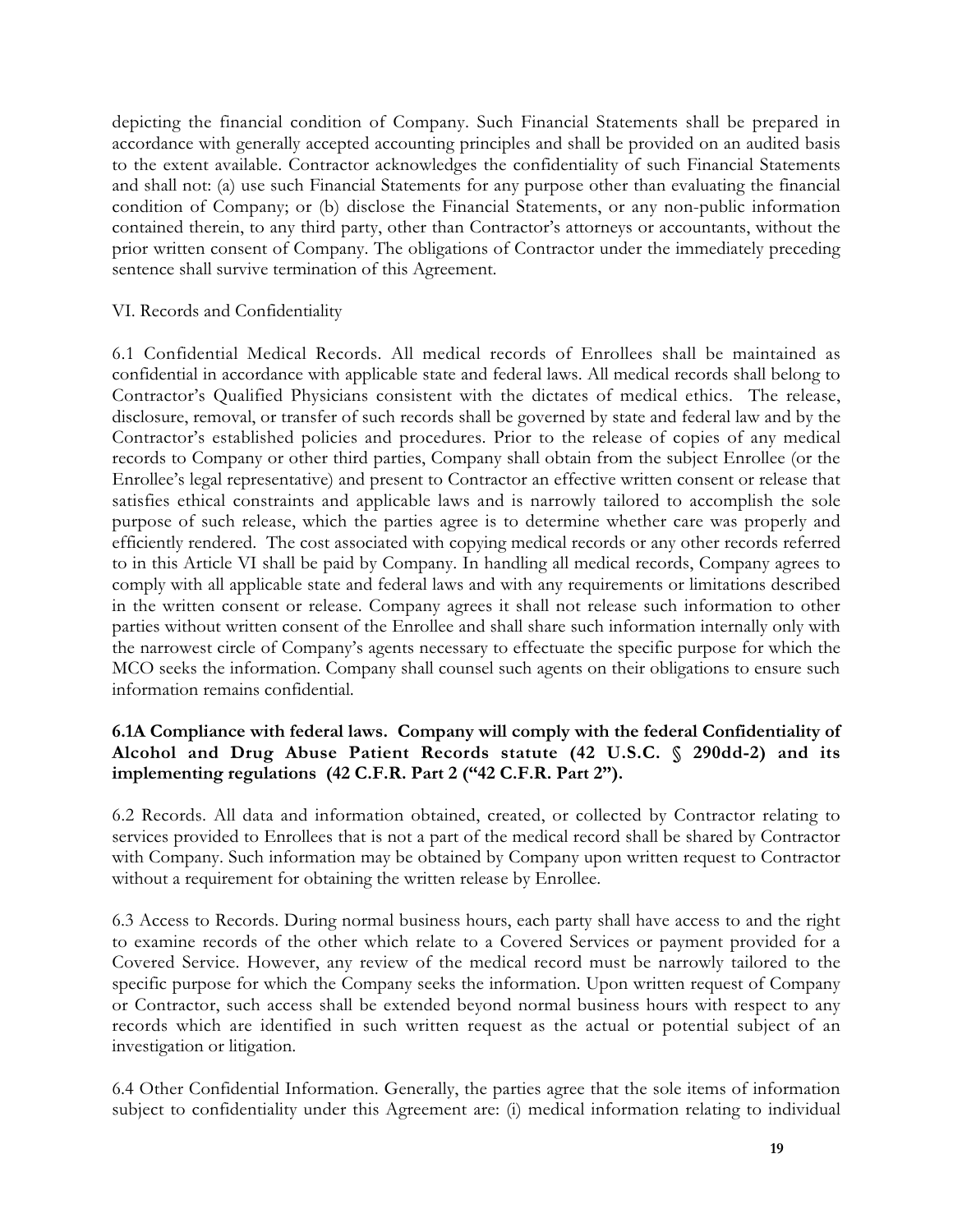Enrollees, so as to protect the patient's medical record as required by medical ethics and law; and (ii) the precise schedule of compensation to be paid to Contractor pursuant to Exhibit B. Otherwise, all other information, including the general manner by which Contractor is paid under this Agreement and the general terms and conditions of this Agreement, may be shared with non-parties in the reasonable and prudent judgment of the Parties to this Agreement or Qualified Physicians. In addition, the Parties agree that: Section 6.4 protects patient-physician communication, and clarifies that, except for a limited number of matters that are proprietary to both the MCO and physician or physician group/network, there are no inhibitions on free communication between the physician and the patient or any other parties.

6.4(a) Any financial or utilization information provided by Contractor to Company or a Sponsor (including the Compensation schedule(s) set forth in Exhibit B) shall be maintained in strict confidence by Company and each Sponsor and may not be disclosed by Company or Sponsor to any third party or used by Sponsor for any purpose, other than: (i) to satisfy mandatory governmental or regulatory reporting requirements; (ii) to compare cost, quality, and service among providers with whom Company has contracted; (iii) for premium setting purposes; (iv) for HEDIS reporting; or (v) to perform any of Company's obligations under this Agreement.

6.4(b) Notwithstanding the foregoing, Company shall be permitted to prepare and disclose to a third party a report of "Contractor Quality Data." For purposes of this subsection, Contractor Quality Data shall be limited to: (i) utilization data of all contracted Medical Services Entities in the aggregate; (ii) HEDIS data production and performance evaluation; (iii) Enrollee satisfaction data; (iv) overall compliance with NCQA or other comparable quality standards; and (v) Sponsor disenrollment data; provided, however, that Contractor Quality Data shall not include any information that identifies an individual Enrollee or an individual Qualified Physician or information that is privileged or confidential under applicable peer review or patient confidentiality laws.

6.4(c) At least thirty (30) days prior to providing Contractor Quality Data to a third party, the third party shall provide such Contractor Quality Data to Contractor so that Contractor may confirm the accuracy, completeness, or validity of the data and prepare a written response to such data to the extent Contractor deems appropriate.

6.4(d) To the extent Contractor believes that all or any portion of the Contractor Quality Data is inaccurate or incomplete, Contractor and Company shall negotiate in good faith to correct such inaccuracies or to make such data complete prior to its submission to the third party. If such inaccuracies or deficiencies are not corrected to the satisfaction of Contractor, Company shall submit, at the time the Contractor Quality Data is provided to the third party, any written response to such Contractor Quality Data prepared by Contractor.

## VII. Insurance

7.1 Contractor Insurance. Contractor shall require each Qualified **Health Professional** to maintain, at all times, in limits and amounts standard in the community, a professional liability insurance policy and other insurance as shall be necessary to insure such Qualified **Health Professional** against any claim for damages arising directly or indirectly in connection with the performance or nonperformance of any services furnished to Enrollees by such Qualified **Health Professional.** In the event that Contractor discovers that such insurance coverage is not maintained, Contractor shall immediately upon making such discovery ensure that such Qualified **Health Professional**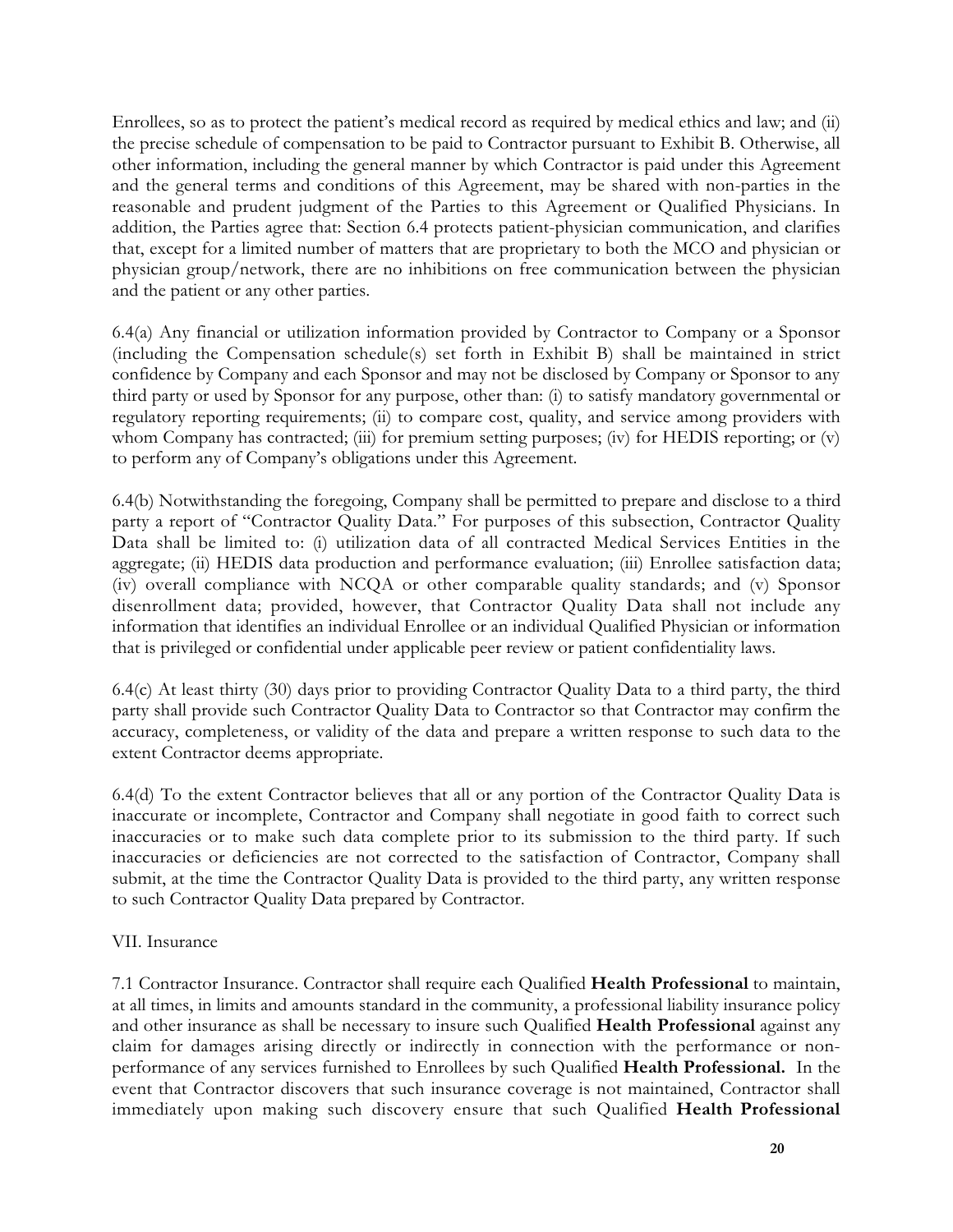discontinues the delivery of Covered Services to Enrollees until such insurance is obtained. Evidence of such coverage shall be tendered to Company by Contractor upon Company's request.

#### VIII. Term and Termination

8.1 Term. This Agreement shall commence on the Effective Date and extend until terminated pursuant to this Article VIII.

8.2 Negotiation of Renewal of Exhibits A and B. Not later than ninety (90) days prior to each anniversary of the Effective Date hereof, a Party wishing to revise Exhibits A or B or any of the schedules affixed thereto shall serve notice in writing of such intention to the other Party, along with the new terms proposed. Within sixty (60) days thereafter, the Parties shall agree to a new Exhibit A and Exhibit B. In the event the Parties are unable to come to such agreement, either Party may notify the other within ten (10) days following the deadline for such agreement that it intends to terminate the Agreement entirely or with respect to one or more specific Plans reflected on a schedule. In such event, this Agreement (in the case of termination of all Plans) or the Agreement with respect to a particular Plan or Plans, shall be terminated sixty (60) days after such notice.

8.3 Termination for Cause. In the event either Party shall fail to keep, observe, or per-form any covenant, term, or provision of this Agreement applicable to such Party, the other Party shall give the defaulting party notice that specifies the nature of such default. If the defaulting Party shall have failed to cure such default within thirty (30) days after the giving of such notice, the non-defaulting Party may terminate this Agreement upon five (5) days notice; provided, however, that it shall be grounds for immediate termination if Company should lose its license to underwrite or administer Plans; or if any Qualified Physician suffers a loss or suspension of medical license, a final unappealable loss of hospital medical staff privileges for reasons that would require reporting to the National Practitioner Data Bank pursuant to the requirements of the Health Care Quality Improvement Act of 1986, a conviction of a felony, or a loss of credentials for stated quality reasons under a Plan, and upon notice to Contractor, Contractor fails to immediately terminate such Qualified Physician from the provision of services to Enrollees.

8.4 Voluntary Termination. Either Party may terminate this Agreement or Contractor participation in any Plan with or without cause upon one hundred twenty (120) days written notice to the other Party specifying whether the termination relates to a specific Plan or to the Agreement generally. The terminating Party shall state the reason for such termination. In the event of a voluntary termination hereunder, neither party shall be foreclosed from participation in the dispute resolution procedures described in Article IX.

8.5 Termination for Failure to Satisfy Financial Obligations. This Agreement may be terminated in its entirety or with respect to a Sponsor by either party upon five (5) days written notice if either party, or in the case of termination by Contractor, a Sponsor is: (a) more than sixty (60) days behind its financial obligations to its creditors; (b) is declared insolvent; or (c) files in any court of competent jurisdiction: (i) a petition in bankruptcy; (ii) a petition for protection against creditors; or (iii) an assignment in favor of creditors or has such a petition filed against it that is not discharged within ninety (90) days.

8.6 Effect of Termination. This Agreement shall remain in full force and effect during the period between the date that notice of termination is given and the effective date of such termination. As of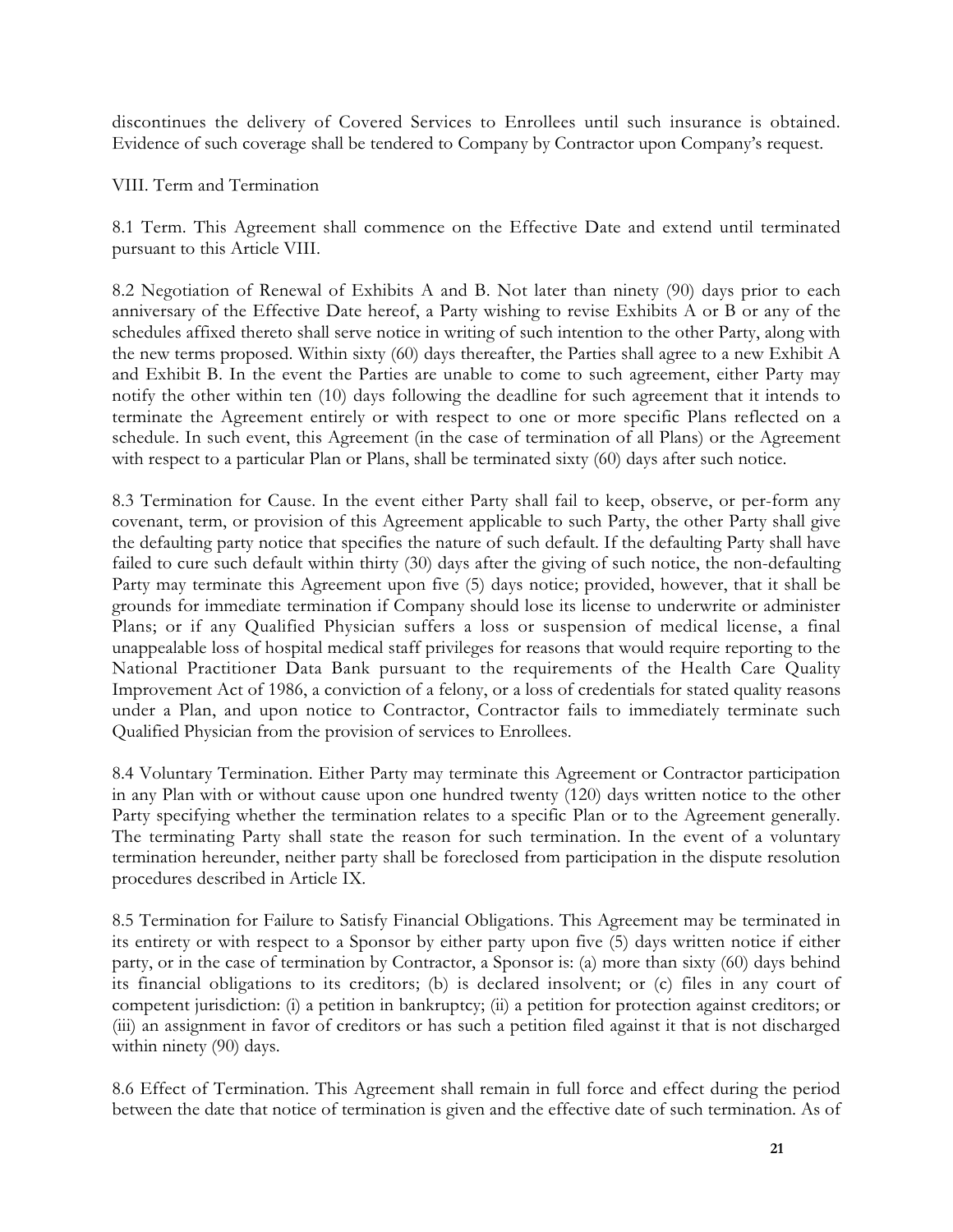the date of termination of this Agreement, and except as provided by Section 10.14, this Agreement shall be of no further force and effect, and each of the Parties shall be discharged from all rights, duties, and obligations under this Agreement, except that Company shall remain liable for Covered Services then being rendered by Qualified Physicians to Enrollees who retain eligibility under the applicable Plan or by operation of law until the episode of illness then being treated is completed and the obligation of Company to pay for Covered Services rendered pursuant to this Agreement is discharged.

Payment for such services shall be made pursuant to the fee schedule contained on Exhibit B or, if Exhibit B does not contain a fee schedule, at the usual and customary charge of the Qualified Physician performing the service.

8.9 **Coverage of medically necessary services during post termination treatment period. In the event of termination, Company shall continue to compensate Contractor at the fee-forservice rate specified in Attachment B until the enrollee has successfully established a new professional/patient relationship with another member of Company's network. 23**

# IX. Dispute Resolution

9.1 Initial Mediation of Dispute. In the event of a dispute regarding this Agreement between the Parties to this Agreement, the following procedure shall be used to resolve the dispute prior to either party pursuing other remedies:

9.1(a) A meeting shall be held within seven (7) days of receipt by one Party of the disputing Party's written notice. All Parties shall be present or represented by individuals with full decision-making authority regarding the matters in dispute (the "Initial Meeting").

9.1(b) If, within thirty (30) days following the Initial Meeting, the Parties have not resolved the dispute, the dispute shall be submitted to mediation directed by a mediator mutually agreeable to the Parties and not regularly contracted or employed by either of the Parties ("Mediation"). Each Party shall bear its proportionate share of the costs of Mediation, including the mediator's fee.

9.1(c) The Parties agree to negotiate in good faith in the Initial Meeting and in Mediation.

9.1(d) If, after a period of sixty (60) days following commencement of Mediation, the Parties are unable to resolve the dispute, either Party may submit the dispute to binding arbitration in accordance with Section 9.2 upon ten (10) days prior written notice to the other Party.

9.2 Binding Arbitration. Unless one Party has previously filed suit in a court of competent jurisdiction regarding the same subject matter, either Party may submit any dispute arising out of this Agreement that is not resolved through Mediation to final and binding arbitration. Any such arbitration shall be held in the state where the services at issue in the dispute were or are to be performed and shall be conducted pursuant to either the rules of the American Arbitration Association or the American Health Lawyers Association Alternative Dispute Resolution Project. Each Party shall be responsible for its own costs and expenses related to the arbitration, including

 $\overline{a}$  $23$  Ensures the right to continued post-termination payment in the event that a contract is terminated and the enrollee encounters difficulties in locating and establishing a new relationship with an in-network contractor.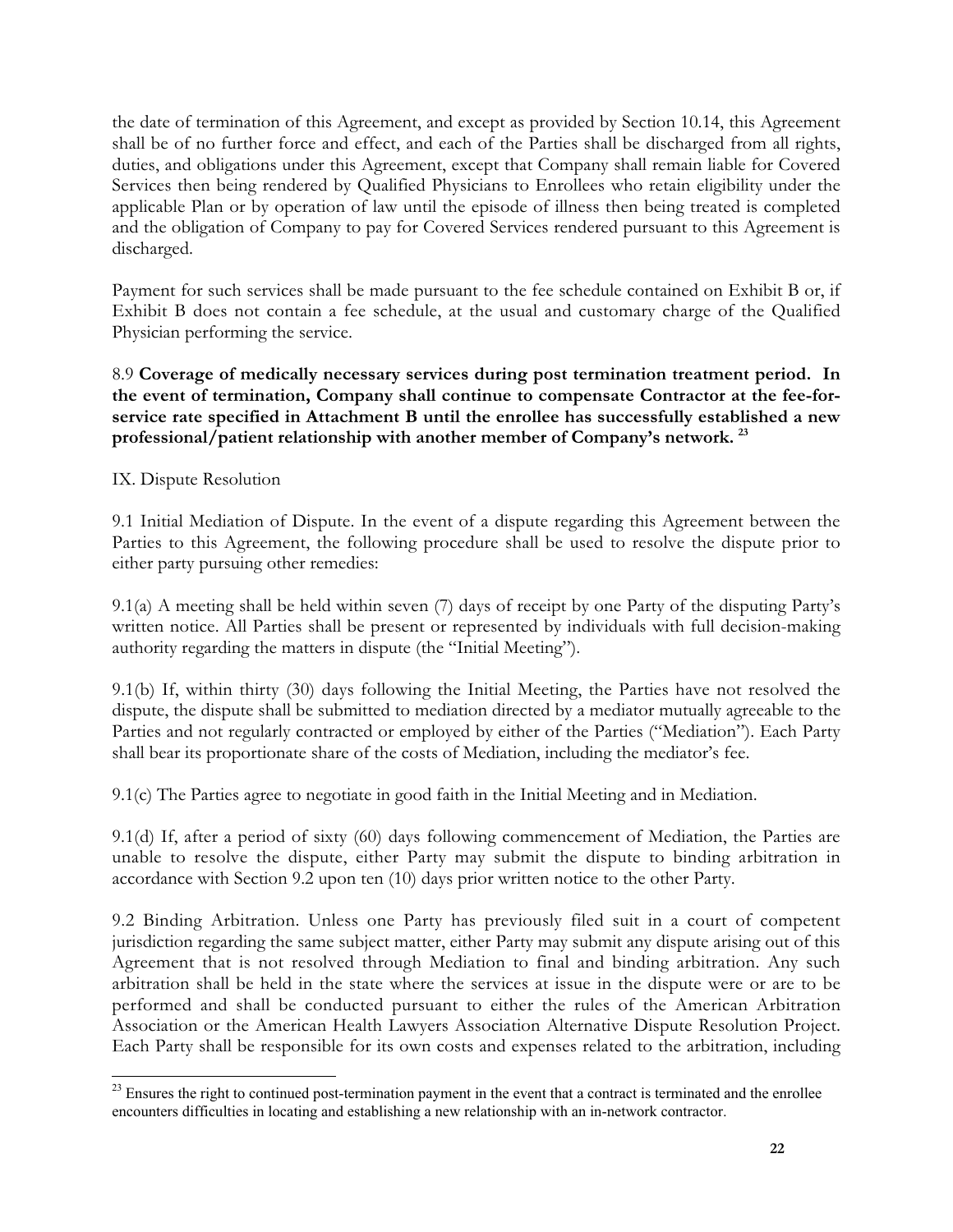attorneys' fees, and shall bear its proportionate share of the arbitrator's fees. The arbitrator shall be selected on the mutual agreement of both Parties and shall be an attorney and member of the National Academy of Arbitrators or the American Health Lawyers Association.

X. Additional Provisions as Required by State Law

State law may require specific language to be included in a medical services or "provider" agreement. State-specific requirements should be inserted here. [RESERVED]

# XI. Miscellaneous

10.1 Nature of Contractor. In the performance of the work, duties, and

obligations of Contractor under this Agreement, it is mutually understood and agreed that Contractor and each of its Qualified Physicians are at all times acting and performing as independent contractors, practicing medicine, or providing for the delivery of medical services.

10.2 Additional Assurances. The provisions of this Agreement shall be self-operative and shall require no further agreement by the Parties except as may be specifically provided in this Agreement. However, at the request of either Party, the other Party shall execute such additional instruments and take such additional acts as may be reasonably requested in order to effectuate this Agreement.

10.3 Governing Law. This Agreement shall be governed by and construed in accordance with the applicable federal laws and regulations and the laws of the state in which the subject services are primarily performed by or through Contractor.

10.4 Assignment. This Agreement shall inure to the benefit of and be binding upon the Parties hereto and their respective legal representatives, successors, and assigns. Company may not assign this Agreement without Contractor's prior written consent, except that Company may assign this Agreement to an entity related to Company by ownership or control or to any successor organization without Contractor's prior written consent. Contractor may not assign this Agreement without Company's prior written consent, except that Contractor may assign this Agreement to an entity related to Contractor by ownership or control or to any successor organization without Company's prior written consent.

10.5 Waiver. No waiver by either Party of any breach or violation of any provision of this Agreement shall operate as, or be construed to be, a waiver of any subsequent breach of the same or any other provisions.

10.6 Force Majeure. Neither Party shall be liable for nor deemed to be in default for any delay or failure to perform under this Agreement deemed to result, directly or indirectly, from acts of God, civil or military authority, acts of public enemy, war, accidents, fires, explosions, earthquake, flood, failure of transportation, strikes or other work interruptions by either Party's employees, or any other cause beyond the reasonable control of either party.

10.7 Time is of the Essence. Time is of the essence in this Agreement. The Parties shall perform their obligations within the time specified.